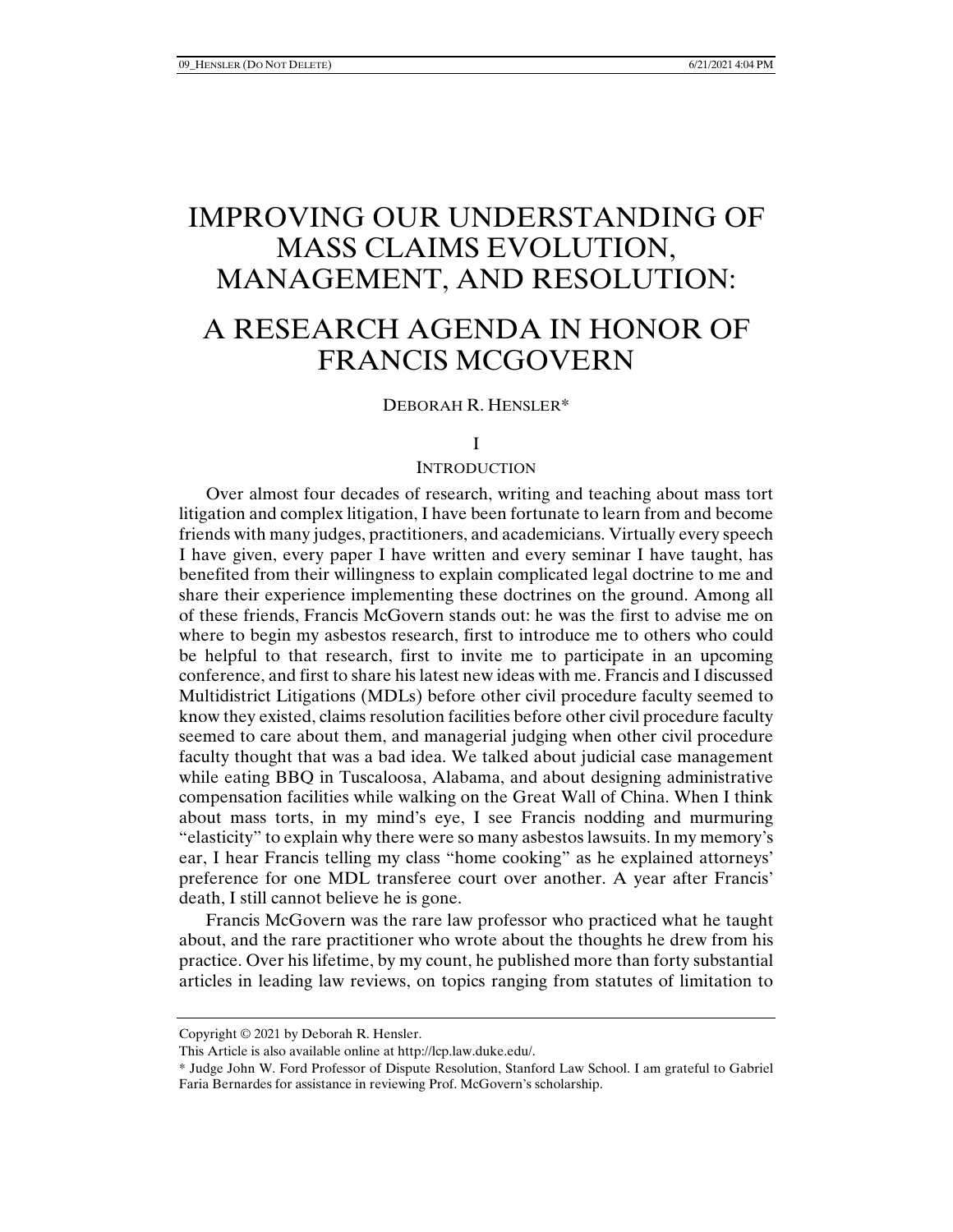punitive damages, from mediating claims over water rights to mediating claims arising out of Iraq's invasion of Kuwait, from judicial case management to statefederal judicial cooperation, from class actions to MDLs to claims resolution facilities. Most of these articles described what Francis observed in practice and suggested explanations for the behavior of parties, lawyers and judges; many offered policy prescriptions; some offered normative analysis. From my conversations with practitioners and judges, I know these articles helped to shape contemporary mass litigation practice. They also provide a rich source of ideas for empirical research.

Thinking back over our long friendship, I think what drew Francis and me to each other was our mutual interest in how things really work—"the law in action" as contrasted with "the law on the books"—and our different but complementary ways of investigating real world legal problems. Francis' mode of inquiry was intuitive; as a policy analyst, mine requires systematic data collection and analysis. I can think of no better personal tribute to Francis than to outline an empirical research agenda to test systematically his ideas. From Francis' extensive scholarship, I have selected three themes that appear in multiple articles to explore in this Article: the dynamics of mass tort claiming, coordination of judicial management of mass torts, and mass claims resolution facility design. My suggestions below are tentative and intended to provoke thought. Developing implementable research designs to investigate these complex topics will require much more work.

#### II

#### "ELASTICITY," SUPER-HIGHWAYS AND MATURE MASS TORTS

In the early history of mass torts, some tort scholars and court analysts argued that the notion that there was some special category of torts—"mass torts"—that merited a special sobriquet was incorrect. From a doctrinal perspective, they argued, all torts present the same types of questions to courts, albeit in different factual clothes. In mass tort litigation, there are just more cases arising from the same facts.<sup>1</sup> From his efforts to assist judges in resolving mass litigation, McGovern knew that this was not true. Mass torts are not just massive in numbers: hundreds or thousands of claims arising from the same factual and legal circumstances. They have other characteristics that present special challenges to courts and to the large corporate defendants that they target, and special opportunities to entrepreneurial plaintiff attorneys.

Among these characteristics is what McGovern labeled "elasticity": the capacity to sweep into a litigation a much larger proportion of those exposed to an allegedly defective product or a catastrophic accident than occurs in an ordinary accidental injury lawsuit.<sup>2</sup> Asbestos was the quintessential example of

 <sup>1.</sup> *See* Francis E. McGovern, *Looking to the Future of Mass Torts: A Comment on Schuck and Siliciano*, 80 CORNELL L. REV. 1022, 1022 (1995) (commenting on this scholarship).

 <sup>2.</sup> Francis E. McGovern, *An Analysis of Mass Torts for Judges*, 73 TEX. L. REV. 1821, 1838 (1995).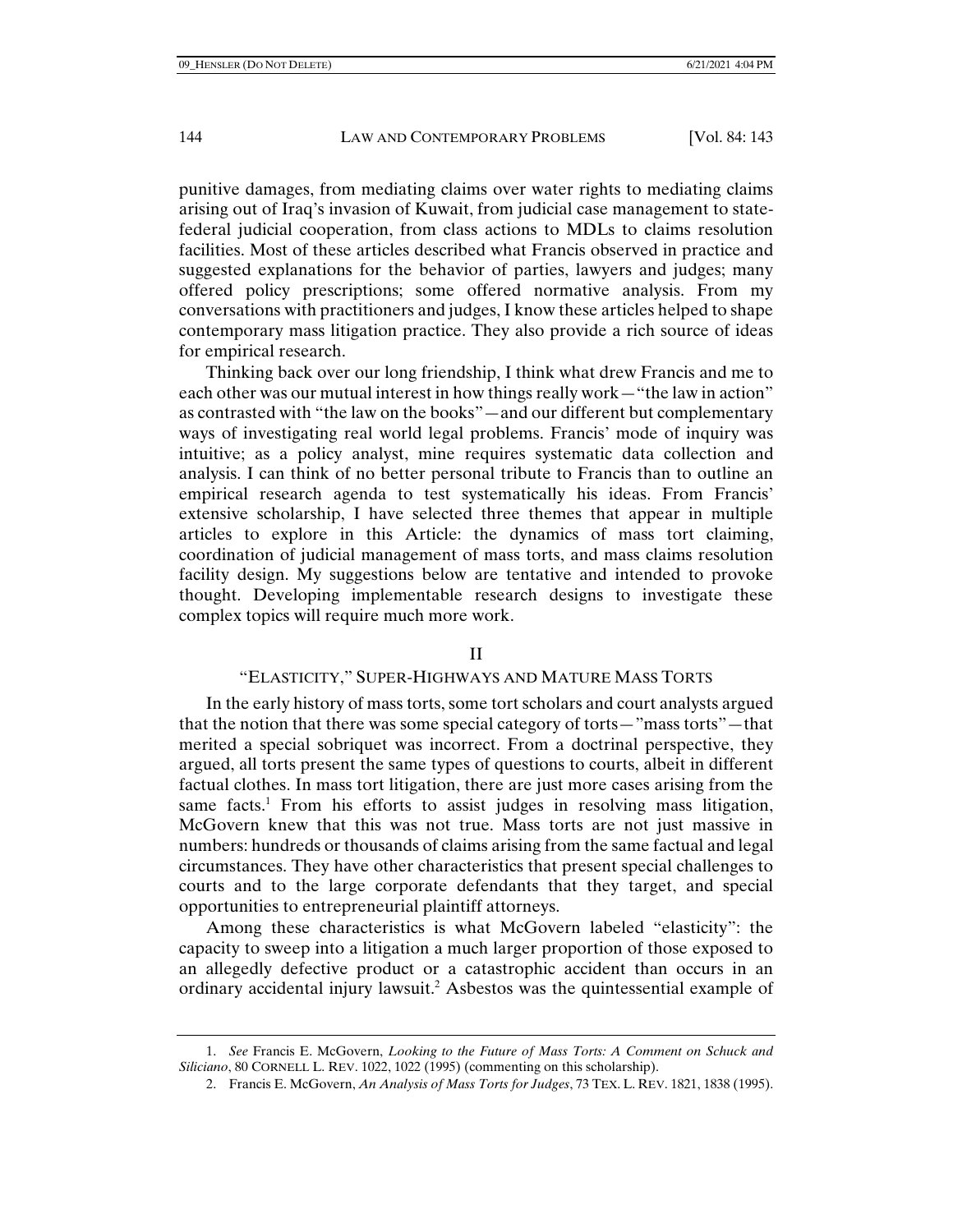an "elastic" mass tort: over many decades, millions of workers were exposed to asbestos-containing products manufactured by scores of companies, in numerous worksites owned and operated by different businesses. A large fraction of these workers became ill, some with fatal diseases. Whereas traditional tort doctrine had presented obstacles to workers seeking to hold liable product manufacturers, the introduction of strict liability offered a route over these obstacles. With so many potential claimants and so many defendants, litigation could quickly balloon—hence its "elasticity."3 More significant to McGovern—because it became his life-long work—was that dispute resolution procedures developed to enable courts to quickly and relatively inexpensively manage and resolve mass torts could themselves attract litigation. When litigation is "elastic," McGovern argued, efficient resolution entices potential claimants and more importantly, entrepreneurial lawyers, to file lawsuits. "Judges who move large numbers of highly elastic mass torts through their litigation process at low transaction costs create the opportunity for new filings. . . . If you build a superhighway, there will be a traffic jam." he wrote.<sup>4</sup>

Early in his career as a special master assisting judges to resolve mass torts, McGovern had argued that there comes a time in mass tort litigation when a significant fraction of mass claims has been litigated—with extensive document production and expert witness testimony, judicial decisions on threshold substantive legal issues, and some jury verdicts—that the shape of future litigation and resources required to resolve a particular mass tort become clear. Such "mature mass torts" were especially suited for some form of consolidated management and resolution, McGovern wrote—the types of court procedures that he was helping judges to fashion at the time.<sup>5</sup> A decade later, he had discovered the soft underbelly of this strategy: in elastic mass tort litigation, there are seemingly ever more lawsuits to be filed, and methods to resolve the lawsuits efficiently will simply engender more of the same.

McGovern's scholarship on elasticity, the super-highway phenomenon and mature mass torts drew on his experiences as a special master; his articles blended case studies of mass torts and astute analysis. *Resolving Mature Mass Torts* was written in the shadow of *Jenkins v. Raymark*,<sup>6</sup> in which the Fifth Circuit upheld the certification of an issue class in asbestos litigation, and the A.H. Robins bankruptcy proceeding that resolved the Dalkon Shield litigation,<sup>7</sup> both cases in

 <sup>3.</sup> McGovern's concept of elasticity was more multidimensional than my brief summary suggests. In *An Analysis of Mass Torts*, he described cycles of growth and contraction in individual mass tort litigations and used the term to cover different aspects of lawyers' strategies, as well as these patterns. *Id.* at 1837. *See also* Francis E. McGovern, *The Defensive Use of Federal Class Actions in Mass Torts*, 39 ARIZ. L. REV. 595, 605 (1997) (where McGovern provides a capsule of his theory of elasticity).

 <sup>4.</sup> McGovern, *The Defensive Use of Federal Class Actions in Mass Torts*, *supra* note 3 at 606. I recall McGovern also using the baseball stadium metaphor—"if you build it, they will come"—to describe this phenomenon, but I have not been able to find it in his published work.

 <sup>5.</sup> Francis E. McGovern, *Resolving Mature Mass Torts,* 69 B.U.L. REV 659, 688 (1989) [hereinafter McGovern, *Resolving Mature Mass Torts*].

 <sup>6.</sup> Jenkins v. Raymark Indus., 109 F.R.D. 269 (E.D. Tex. 1985), *aff'd* 782 F. 2d 468 (5th Cir. 1986).

 <sup>7.</sup> *In re* A.H. Robins Co., 197 B.R. 530 (E.D. Va. 1988).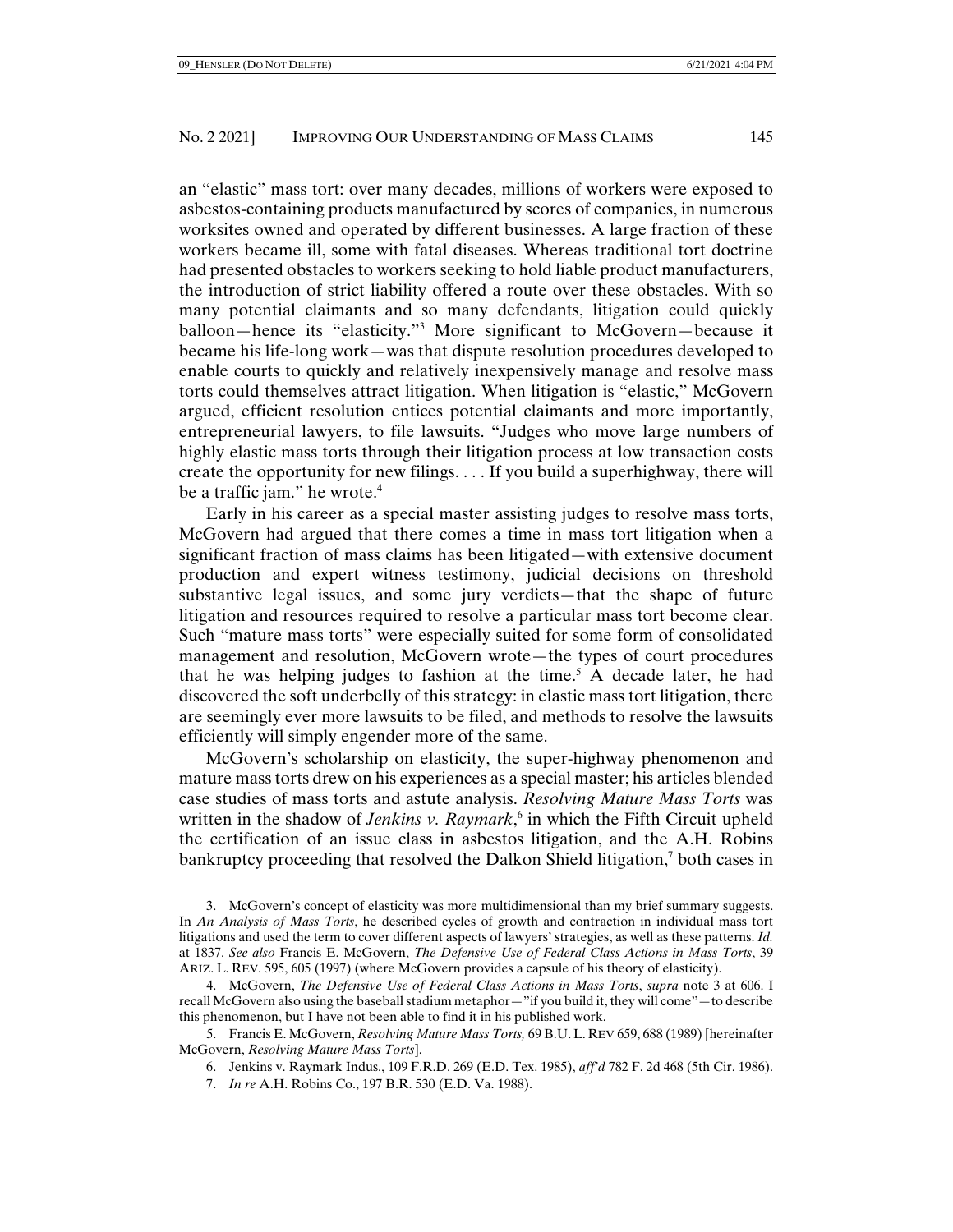which McGovern was intimately involved. By the time McGovern had come to caution judges that aggregative procedures would create a "traffic jam" on the "super-highway" he could reference more than a dozen cases, including not just class actions and bankruptcies but also MDLs, and not just asbestos and Dalkon Shield but a host of other pharmaceutical product, medical device and catastrophic accident cases. McGovern did not serve as special master in all of these cases but he did assist individual judges in a significant number of them and became a frequent lecturer at judicial conferences, where he advised many more judges on how best to manage mass torts. Arguably, the growth of mass tort litigation in the 1990s attested to the success of courts—with McGovern's assistance—in addressing the challenges of mass torts. They also attested to the response of potential claimants and plaintiff lawyers to procedures that facilitate access to the courts.

Fast forwarding to 2021, the themes of McGovern's scholarship are still relevant. But we know little more than when he wrote his seminal articles about the proportion of those who use or are exposed to allegedly injurious products who file legal claims, in different factual circumstances—that is, "elasticity"—and whether and how claiming rates are related to court management strategies that is, the "super-highway" phenomenon. What would be required to improve our understanding?

### A. Measuring "Elasticity"

McGovern's concept of "elasticity" derives from the notion of claim propensity. Previous empirical research reveals that among those who have justiciable claims, few will actually take action to bring those claims, and the likelihood of claiming varies across injury circumstances and among people.<sup>8</sup> McGovern's elasticity hypothesis states that claiming rates are higher in mass harm or mass loss circumstances than in ordinary circumstances and vary with characteristics of the harm, the alleged harm-doer and the victims.<sup>9</sup> However,

 <sup>8.</sup> *See, e.g.*, PATIENTS, DOCTORS AND LAWYERS: MEDICAL INJURY, MALPRACTICE LITIGATION AND PATIENT COMPENSATION IN NEW YORK: THE REPORT OF THE HARVARD MEDICAL PRACTICE STUDY TO THE STATE OF NEW YORK (1990); William Felstiner, Richard L. Abel & Austin Sarat, *The Emergence and Transformation of Disputes: Naming, Blaming, Claiming . . .*, 15 LAW & SOC'Y REV. 631 (1980–1982); Herbert M. Kritzer, The Antecedents of Disputes: Complaining and Claiming (September 27, 2011). 1 OÑATI SOCIO-LEGAL SERIES 3 (2011); Herbert M. Kritzer, *To Lawyer, or Not to Lawyer, is That the Question?* 5 J. EMPIRICAL LEGAL STUD. 875 (2008); Herbert M. Kritzer, Neil Vidmar & W.A. Bogart, *To Confront or Not Confront: Measuring Claiming Rates in Discrimination Grievances*, 25 LAW & SOC'Y REV. 875 (1991); Richard E. Miller & Austin Sarat, *Grievances, Claims and Disputes: Assessing the Adversary Culture*, 15 LAW & SOC'Y REV. 525 (1980–1981); DEBORAH R. HENSLER, M. SUSAN MARQUIS, ALLAN F. ABRAHAMSE, SANDRA H. BERRY, PATRICIA A. EBENER, ELIZABETH G. LEWIS, E. ALLAN LIND, ROBERT J. MACCOUN, WILLARD G. MANNING, JEANNETTE A. ROGOWSKI & MARY W. VAIANA, COMPENSATION FOR ACCIDENTAL INJURIES IN THE UNITED STATES (1991).

 <sup>9.</sup> McGovern's early writing on "elasticity" and the "super-highway" phenomenon used relatively neutral language to describe the hypothesized increase in claiming rates. *See* McGovern, *Resolving Mature Mass Torts Litigation*, *supra* note 5 at 688 ("[M]ature mass torts generate an overabundance of plaintiffs . . . including a substantial number of false positive claims."). Others' language is decidedly pejorative. *See* Nora Freeman Engstrom & Amos Espeland, Lone Pine *Orders: A Critical Examination*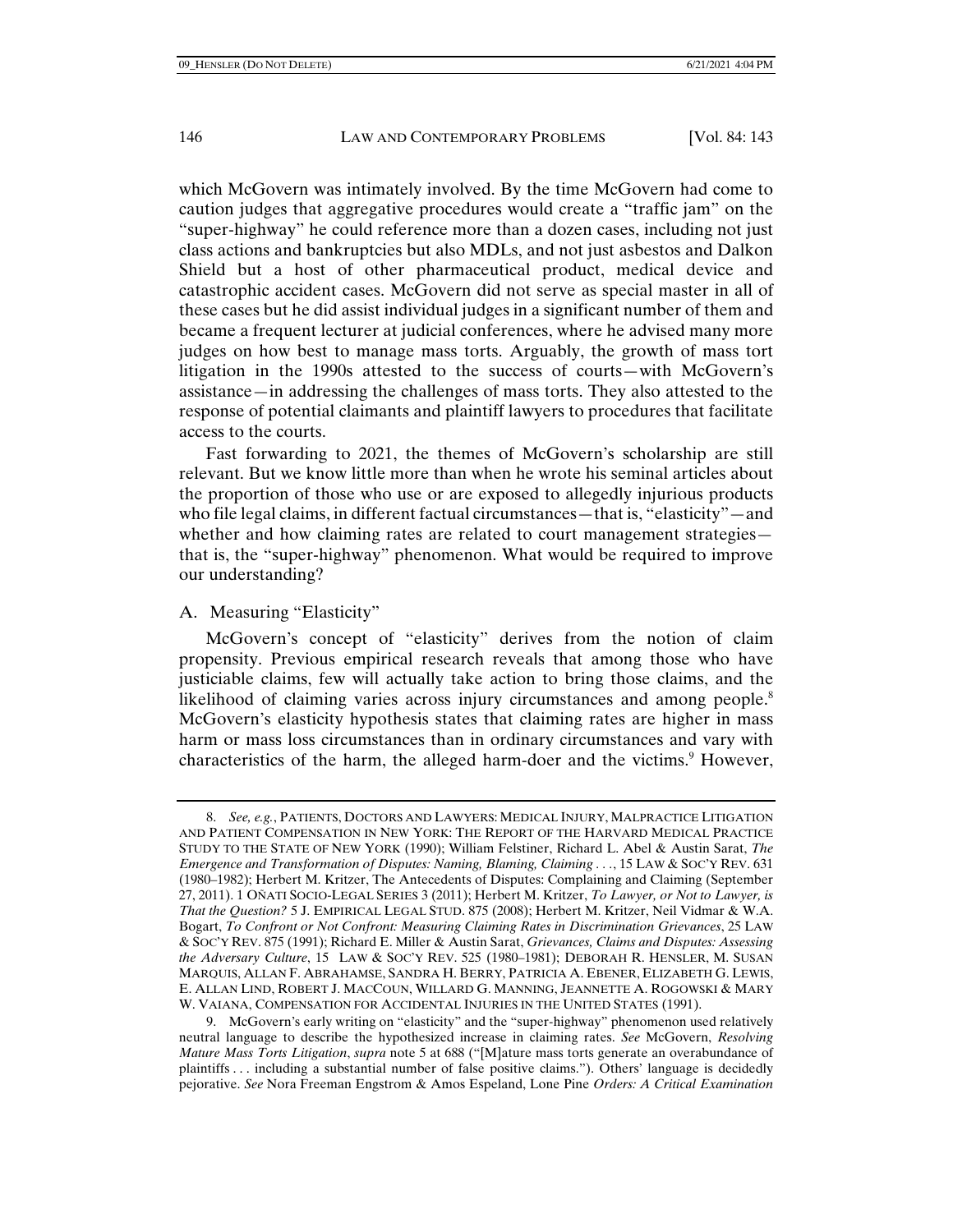previous systematic empirical research on claiming pertains to "ordinary" civil litigation: automobile accident cases, medical malpractice lawsuits, individual workplace discrimination claims, and the like.<sup>10</sup> McGovern's analysis relied on case studies, drawn from his personal experience and newspaper coverage.11 What is missing is systematic data collection on a statistically representative sample of mass tort cases. To fill this gap and improve our understanding of claiming patterns in mass tort litigation, we could begin by assembling data on claiming rates for the population of mass tort cases that have been centralized by the Judicial Panel on Multidistrict Litigation (JPML) over the last decade. Although the JPML docket excludes state court cases, during this period a large fraction of corporate defendants faced with the potential for mass litigation has removed cases to federal court where the lawsuits are subject to the MDL process.12

From 2011–2020, the JPML granted 359 motions for centralization, in litigations that comprised 4,765 lawsuits at the time the motions were granted. Post-centralization, additional lawsuits were transferred as "tag-alongs" to the courts selected for centralization, with the result that by 2020, these MDLs comprised a total of 56,200 lawsuits  $(4,765$  plus 51,435 tag-alongs).<sup>13</sup>

Not all MDL cases are mass torts as generally understood: the MDL docket is diverse with regard to case type. From 2011–2020, product liability, sales practices, and common disaster cases—the categories which most analysts consider mass torts—constituted about forty-four percent of the docket or about 100 cases in most years.14 Taking into account the addition and termination of

*and Empirical Analysis*, 168 U. PENN. L. REV 91, 97, 99 n.57 (2020) [hereinafter Engstrom & Espeland, Lone Pine *Orders*] (quoting practitioners referring to influxes of "junk" cases as a result of judicial management strategies).

<sup>10</sup>*. See* sources cited *supra* note 8.

 <sup>11.</sup> *See, e.g.*, McGovern, *An Analysis of Mass Torts for Judges*, *supra* note 2. *See also* Deborah R. Hensler & Mark Peterson, *Understanding Mass Personal Injury Litigation: A Socio-Legal Analysis*, 59 BROOK. L. REV. 961 (1991) (presenting profiles of mass tort litigation, drawing on media reports).

 <sup>12.</sup> In recent years, there has been a burst of scholarship, including empirical analysis, on MDLs. This scholarship focuses on the effects of judicial management of MDLs on the mode of disposition settlements (mass and otherwise) and dispositive decisions by judges—not on its propensity to build a "super-highway" by incentivizing claiming. *See, e.g.*, Engstrom & Espeland, Lone Pine *Orders*, *supra* note 9.

 <sup>13.</sup> U.S. JUD. PANEL ON MULTIDISTRICT LITIG., CALENDAR YEAR STATISTICS 2020, "Calendar Year Summary of JPML Activity," https://www.jpml.uscourts.gov/sites/jpml/files/JPML\_Calendar\_Year\_Statistics%202020.pdf

<sup>[</sup>https://perma.cc/ZQ3F-KS3A]. Arguably, the substantial number of "tag-along" cases that were filed after the JPML agreed to transfer mass lawsuits instantiate "elasticity." *See id.* 

 <sup>14.</sup> *See* U.S. JUD. PANEL ON MULTIDISTRICT LITIG., CALENDAR YEAR STATISTICS REPORTS, "Distribution of Pending MDLs by Type," available by year at https://www.jpml.uscourts.gov/statistics-info [https://perma.cc/4UTC-ZQKZ]. Note that each year's distribution of MDLs reflects cases previously transferred by JPML, cases transferred in the reported year, and cases that were terminated (and are therefore not included in the distribution graph). Given this fact, the stability of the distribution over the decade is remarkable. *See id.*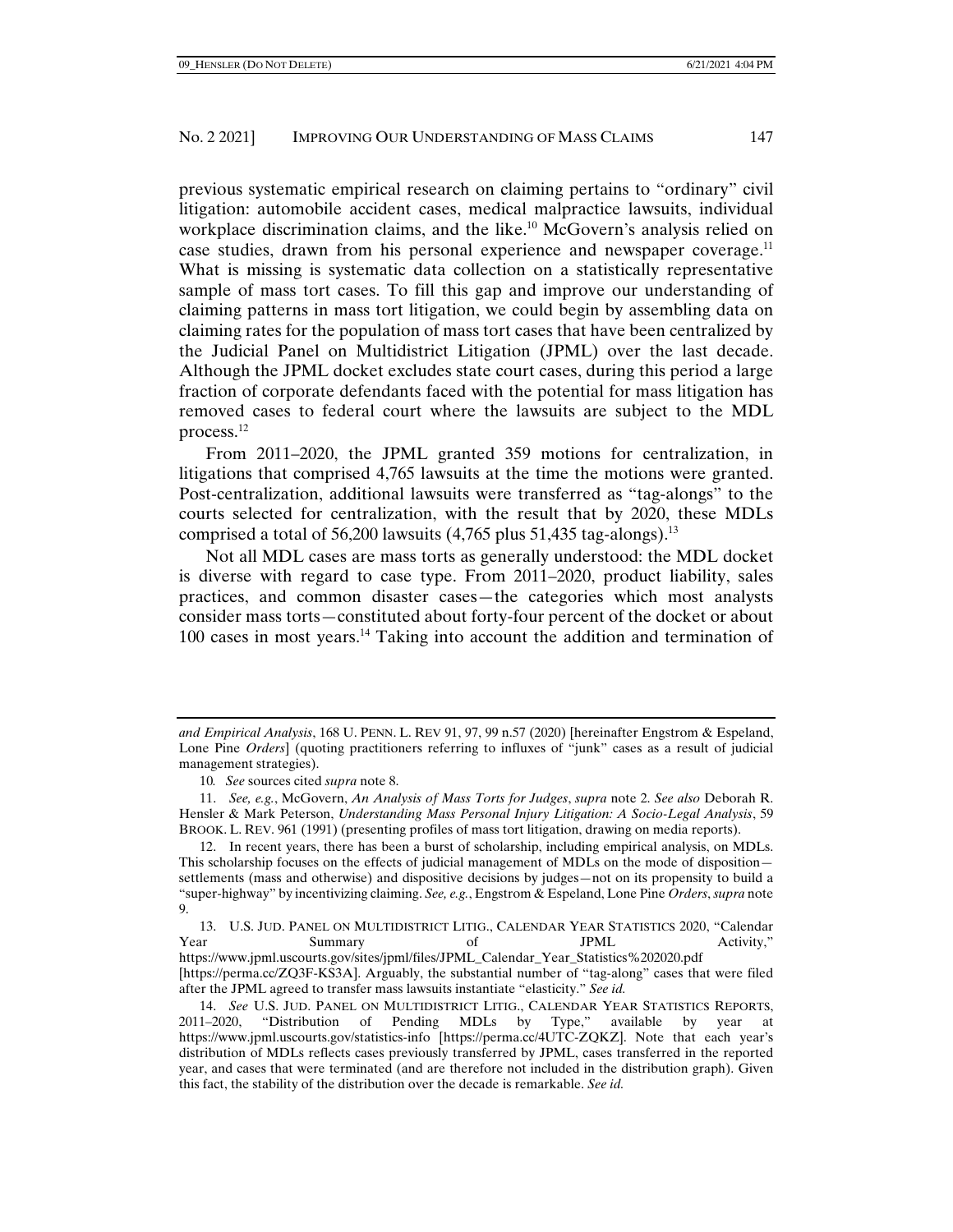cases within the mass tort categories, this suggests a potential research population of mass torts of about 100 litigations.15

To calculate claiming rates for each of these mass tort litigations, we need to determine both the numerator—the total number of people or entities who filed lawsuits—and the denominator—the total number of people or entities who *might* have had a claim because they were injured or suffered a loss as a result of the product or event that gave rise to the litigation. The total case numbers reported by the JPML for each of the mass tort MDLs constitute the putative numerators, and the Panel's annual reports indicate their growth and decline over time. However, because plaintiff lawyers in mass tort litigation frequently stockpile inventories of claims, not all of which they will file formally in court but all of which they hope to include in negotiated settlements of the litigation, determining the actual number of claims will require interviewing the lawyers or perhaps judicial assistants such as special masters or mediators—in the case. Not all of these claims (whether filed or not) necessarily have legal merit but for the purpose of calculating claiming rates this is not problematic because what we are trying to discover is what proportion of people who alleged that they were injured or suffered some other loss tried to claim, either of their own volition or at the urging of plaintiff lawyers.<sup>16</sup>

Determining the denominator for these mass torts is more challenging: we need to determine not only the number of products sold that could have given rise to injuries but the rate of injuries. At least a rough approximation of the number of products sold should be available from corporate financial reports: a large fraction, albeit not all, of the defendants are publicly traded and even where that is not the case, court documents may contain relevant estimates. The biggest challenge is likely to be determining how many of those who used the product might have had a cognizable legal claim. Often medical and other scientific research publications that spark product litigation include data on injury rates or risk that might serve as a basis for estimating the denominator. Using the claiming rates calculated in this rough fashion, we could attempt to test McGovern's hypothesis that the extent of claiming—"elasticity"—varies with certain case characteristics.17 MDL data on the growth in the number of claims associated with individual MDLs might also provide a picture of changes in claiming rates over time.

 <sup>15.</sup> By "litigations" I mean families of lawsuits arising out of the same factual and legal circumstances.

 <sup>16.</sup> The number of claimants on whose behalf lawsuits have not been filed is likely to be sensitive information, but often this number emerges in court documents or media coverage as the litigation moves toward a conclusion. As a fallback, the number of lawsuits can serve as a proxy for the numerator.

 <sup>17.</sup> The involvement of certain plaintiff law firms may also correlate with elasticity. However, rather than *causing* elasticity, certain firms may be drawn to mass claims that are inherently more elastic because of the facts and law that give rise to them. Nonetheless, investigating the relationship between plaintiff law firm identity and claiming rates would be a worthwhile endeavor.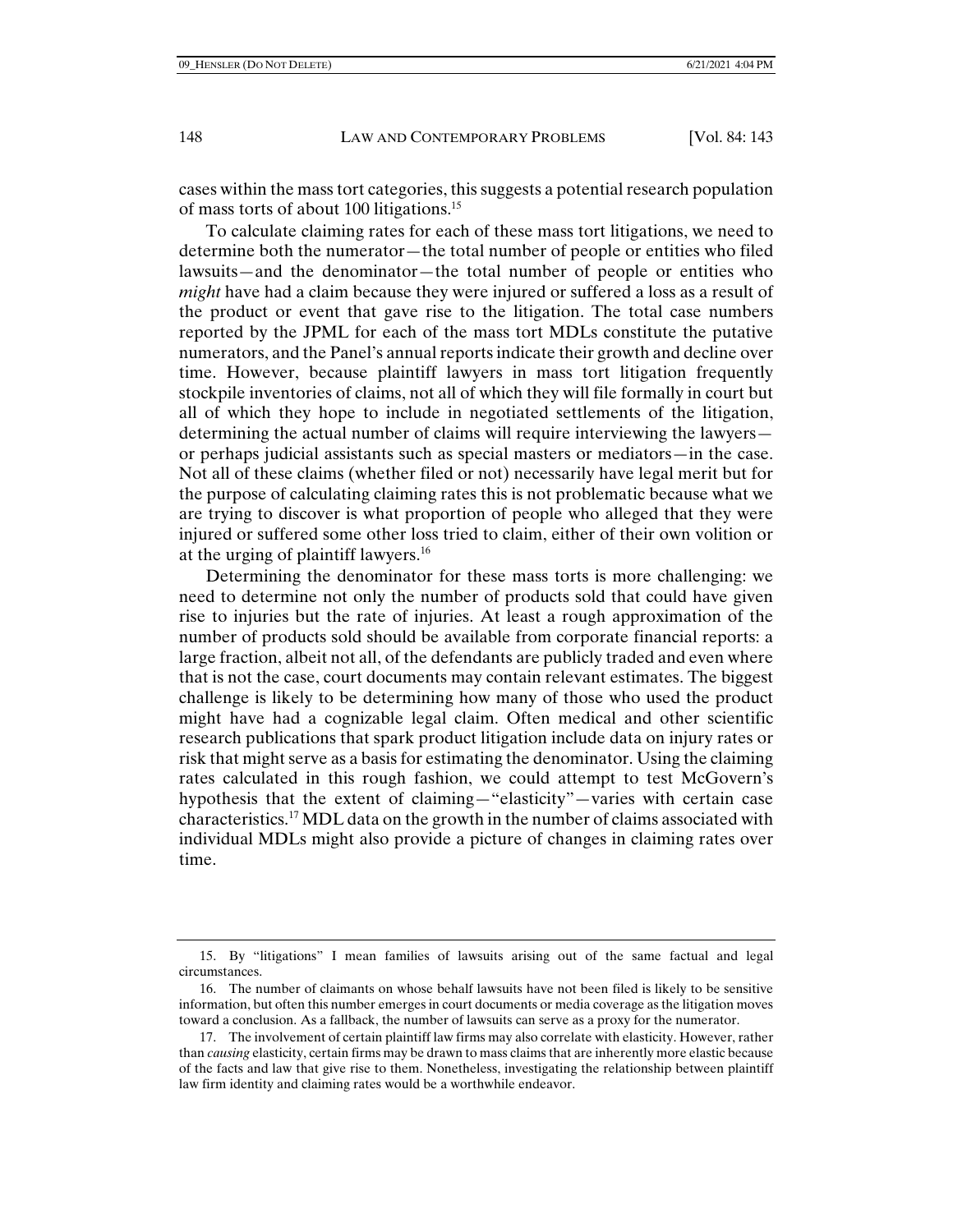### B. Investigating the "Super-Highway" Phenomenon

McGovern's initial thinking on elasticity derived from thinking about asbestos litigation, where the characteristics of the injuries and claims created seemingly unlimited potential for long-running litigation. However, his focus quickly shifted to the connection between judicial case management strategies and claiming patterns.

Collecting and centralizing cases under the MDL statute is an obvious example of a case management strategy that may incentivize claiming and, indeed, over the last several decades, the MDL process has come to be seen and criticized—as such. $^{18}$  By comparing the number of claims filed in MDL transferee courts that are associated with mass torts, with the scale of mass torts in which the JPML denied motions for centralization, we could take a first step towards empirically testing the hypothesis that the MDL procedure itself is amplifying mass tort claiming. Assume that whether a potential mass tort will balloon or wither after its inception becomes obvious in most instances after a half-dozen years. By comparing the scale of litigation for mass torts in which JPML granted centralization with the scale of litigation for mass torts in which they denied centralization from 2011–2014, it should be possible to obtain a rough approximation of the consequence of MDL centralization over a relevant time period for these two groups of cases. The MDL docket provides data on the total number of formal filings for the centralized litigations; for the litigations in which centralization was denied, the primary sources will be media reports, blogs, and plaintiff attorney websites. An analysis of claiming rates in cases that were denied MDL centralization could further divide those cases according to whether they were centralized or certified as class actions in state courts, or were left to proceed individually.19

A finer grained analysis of the effects of judicial management strategies on mass tort claiming would investigate the consequences of variation among individual MDL transferee judges' approaches. In recent years, MDL transferee judges' orders have become publicly available from court websites, PACER and Bloomberg Law. Using these orders, other researchers have estimated the effects of certain judicial strategies, such as *Lone Pine* orders and fact sheets and

 <sup>18.</sup> *See, e.g.*, Announcement for the First Annual Mass Tort MDL Flash Points Conference, GEO. WASH. L., https://www.law.gwu.edu/mdl-conference [https://perma.cc/K3LJ-4526] (explaining the purpose of the conference as follows: "The importance of mega mass-tort MDLs is clear and cannot be overstated."). The notion that MDLs are associated with hyper litigation derives from the observation that a substantial fraction of all civil lawsuits filed in federal courts are now associated with MDLs.

 <sup>19.</sup> In 2000, I conducted a study along these lines that concluded "when collective resolution fails, mass litigation ceases, although some individual lawsuits may linger on." Deborah Hensler, *The Role of Multi-districting In Mass Tort Litigation: An Empirical Investigation*, 31 SETON HALL L. REV. 883, 903 (2001). In addition to investigating the role of the MDL process in sustaining mass litigation, the 2000 study examined whether putative mass torts were certified as class actions. After the *Amchem* and *Ortiz*  decisions, the role of class actions in sustaining mass litigation has been much attenuated, although not entirely eliminated.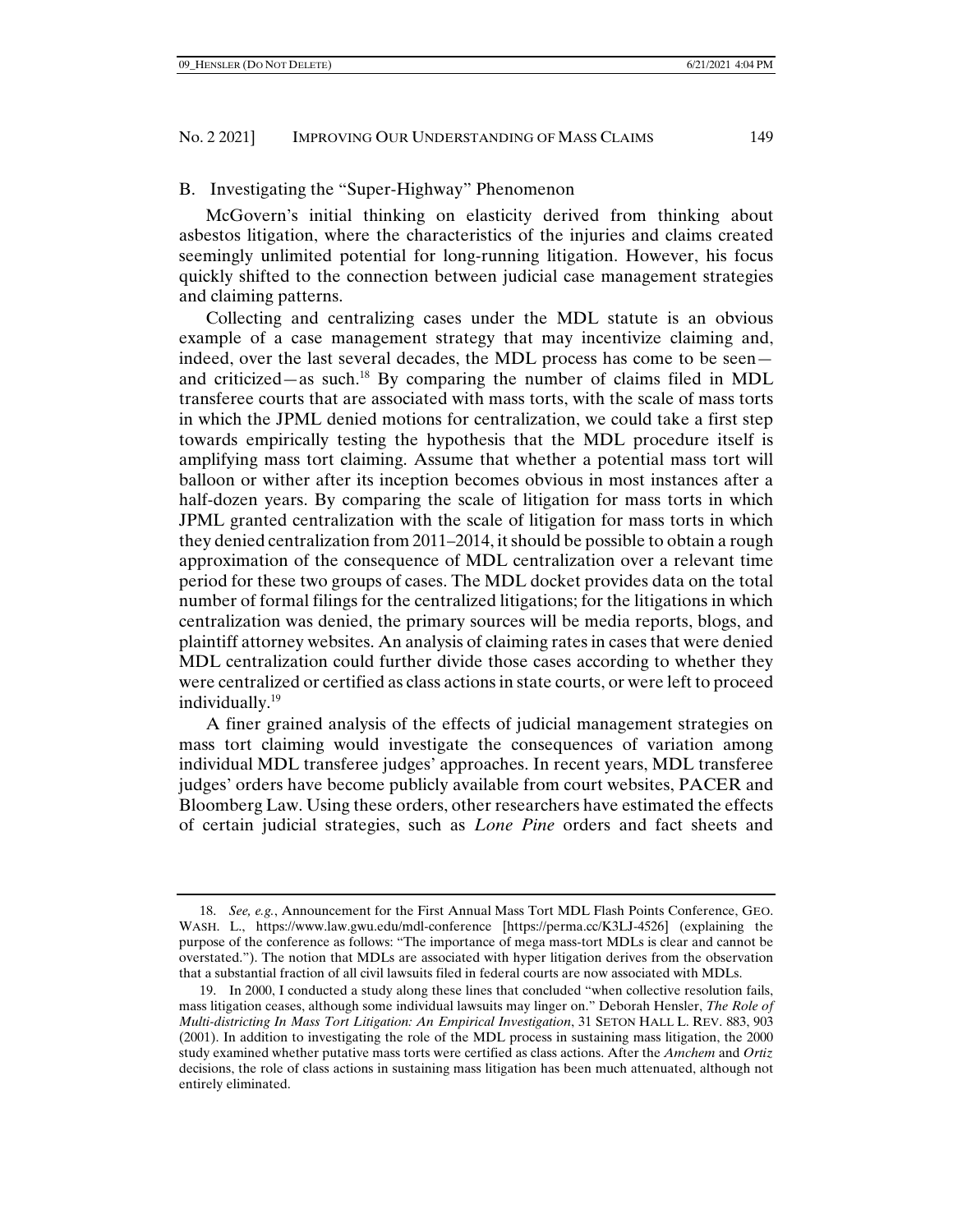bellwether trials on disposition patterns, focusing on settlements and dismissals.<sup>20</sup> Adopting McGovern's metaphor, we might think of these strategies as attempts to control "congestion" on the "super-highway," by denying redress to some claimants and offering it to others in order to achieve "global peace."<sup>21</sup> Research on the effects of judicial strategies on claiming rates would complement this research by measuring the rates at which potential claimants arrive on the "superhighway."22

#### III

## COORDINATING JUDICIAL MANAGEMENT OF MASS TORTS

Among the many aspects of judicial management of mass torts that interested McGovern was cooperation and coordination among courts, including state as well as federal courts. As is well-known to proceduralists and practitioners, the reach of the MDL statute does not extend to cases filed in state courts. In mass torts grounded on state law causes of action, plaintiff attorneys may file claims in state courts to gain home court advantages, and if they plead their cases to avoid diversity, they may defeat defendants' desires to remove the cases to federal court and avoid being swept into an MDL.<sup>23</sup>

 <sup>20.</sup> *See, e.g.*, Engstrom & Espeland, Lone Pine *Orders*, *supra* note 9. Engstrom & Espeland's research population comprises all *Lone Pine* orders identified by a Westlaw search of published and unpublished orders, supplemented by information from a non-random set of attorneys, for the period 1986–2014. By their nature, *Lone Pine* orders do not trigger claiming; rather, in at least some mass litigation, they lead to termination of some or all claims. *Id.* at 110–11. Arguably, when a case is assigned to a judge known to favor such orders, this might preempt claims that would otherwise have been brought. Such a consequence, if it occurs, would be extremely difficult to measure. In practice, *Lone Pine* orders appear to be used for weeding out meritless cases at the beginning of litigation and towards the end of litigation—what Engstrom & Espeland term the "twilight phase" of litigation—when a settlement has been preliminarily negotiated but not yet finalized. Engstrom & Espeland found that twenty-five percent of the orders for which they were able to measure effects occurred at this late stage, likely, they suggest, to dissuade claimants from rejecting a proposed settlement by raising the costs of proceeding and lowering the likelihood of a positive outcome on remand. *Id.* at 111. For a strong statement of opposition to the use of *Lone Pine* orders to promote settlement and empirical evidence that they are used for this purpose in a significant fraction of MDL litigations, see generally Elizabeth Burch, *Nudges and Norms in Multidistrict Litigation*, 129 YALE L.J.F. 64 (2019).

 <sup>21.</sup> The notion that when defendants' goal in mass litigation is to achieve "global peace" is almost universally accepted, so much so that academicians have argued that defendants are willing to pay a "peace premium" to resolve such cases. *See, e.g.*, Jay Tidmarsh, *The Negotiation Class Action*, COURTS LAW: JOTWELL (Nov. 13, 2019), https://courtslaw.jotwell.com/the-negotiation-class-action/ [https://perma.cc/7W7C-DDLW] (commenting on McGovern and William Rubenstein's proposal for a "negotiation class" and noting "the existence of a peace premium has become an article of faith in some academic circles, despite only a modicum of evidence that it might exist in the real world of aggregatesettlement."); David Fioccola & Robert Baehr, *A Rule 23 Negotiation Class? Not So Fast!*, MORRISON & FOERSTER: CLASS DISSMISSED (Nov. 5, 2020), https://classdismissed.mofo.com/topics/A-Rule-23- Negotiation-Class-Not-So-Fast.html [https://perma.cc/2BR4-K5SX] (describing McGovern & Rubenstein's proposal for a Negotiation Class as an effort to create a mechanism for achieving "global peace").

 <sup>22.</sup> Professor Lynn Baker of University of Texas Law School and I are currently conducting a pilot test of this research approach.

 <sup>23.</sup> On the reasons plaintiff attorneys may resist federal multidistrict litigation, *see* Paul Rheingold, *Prospects for Managing Mass Tort Litigation in the State Courts*, 31 SETON HALL L. REV. 910, 914–17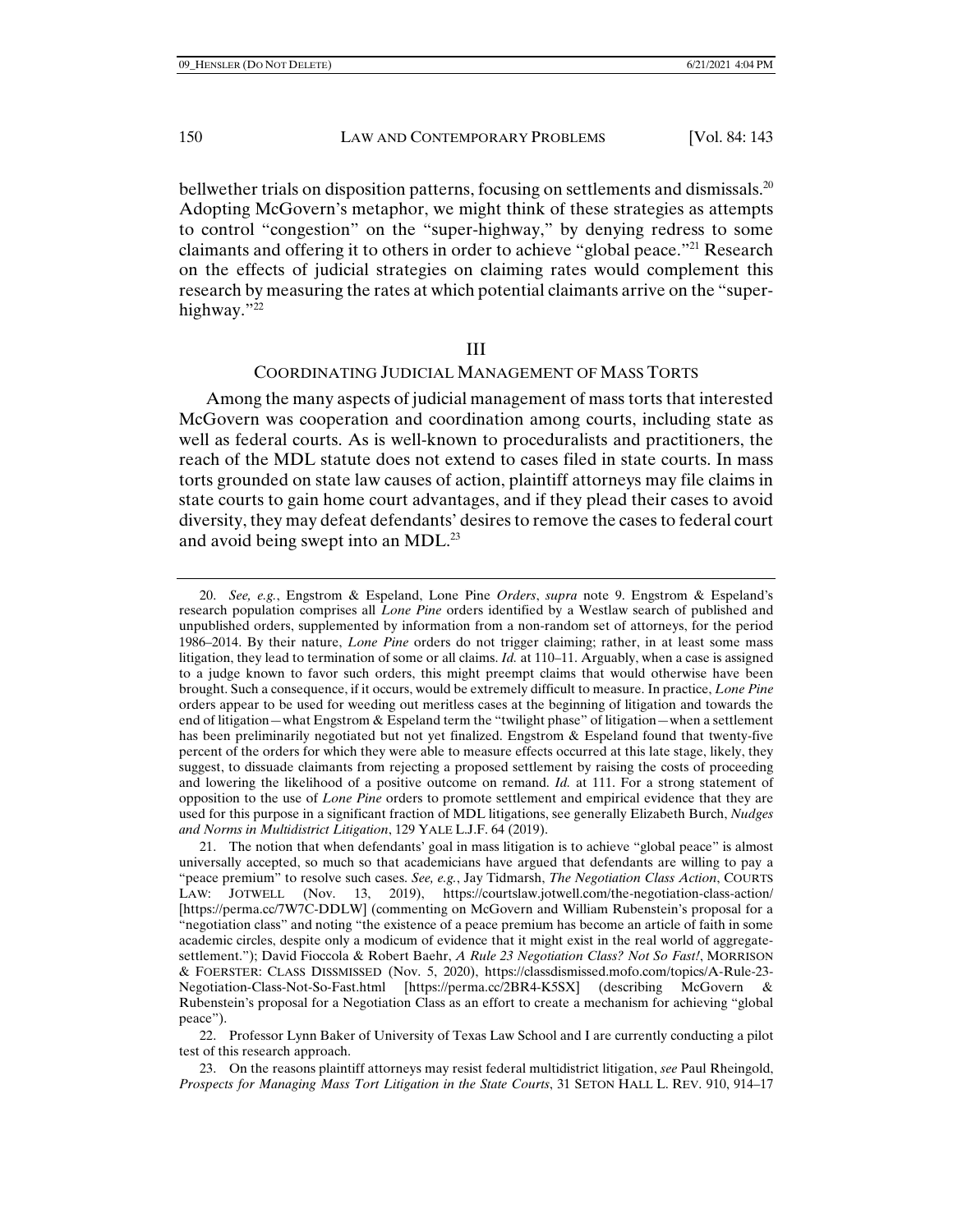From the perspective of a defendant and of a policymaker seeking to maximize efficiency, developing strategies for coordinating state and federal decision-making in mass litigation is attractive. In early mass tort litigation, such coordination often took place at the behest of federal judges and plaintiff steering committees in federal litigation, with voluntary cooperation from attorneys litigating state cases.24 By 1995, the *Manual for Complex Litigation (Third)* noted with undiluted approbation efforts by federal and state judges to coordinate activities, not just when state litigation related to a federal MDL was ongoing in a single court but in the more challenging situation of dispersed state court litigation.25 By 2004, the drafters of the *Manual for Complex Litigation (Fourth)* had a more nuanced view of the consequences of federal-state judicial coordination, noting that its efficiency benefits could be accompanied by attorney gamesmanship, for example, when attorneys sought benefits for their clients by pressing for early trial dates in favored jurisdictions, and advising federal judges desirous of cooperation to be sensitive to state judges' need to preserve their jurisdictional authority.26 While making suggestions for establishing joint committees comprising lawyers representing parties in related matters in state and federal courts to guide dispersed mass litigation, the Manual also encouraged the establishment of "information networks" for sharing information about the litigation's progress among all of the state and federal courts where cases were filed,<sup>27</sup> perhaps based on the perception that information-sharing is more likely than coordinating decision-making to be acceptable to judges concerned with preserving their own authority. Today, state-federal coordination in mass tort litigation appears to be pervasive, but there has been little systematic academic inquiry as to its extent, form, or consequences.

McGovern championed efforts by judges to work together to resolve mass torts. Interestingly, in his most widely-cited law review articles on the subject he wrote about "cooperation," rather than "coordination," perhaps signaling that he anticipated that a softer form of collaboration—one that did not require agreeing to national discovery orders, integrated trial schedules or joint hearings—would be more likely to meet with judges' approval than joint decision-making culminating in formal orders.28 McGovern played a leading role

27. *Id.*

<sup>(2001) (</sup>explaining that plaintiffs' lawyers "shunned the federal system" in order to maintain client control, avoid delays, prevent cases from being subsumed into class actions, and avoid sharing fees).

 <sup>24.</sup> *Id.* at 916–17.

 <sup>25.</sup> FED. JUD. CTR., MANUAL FOR COMPLEX LITIGATION (THIRD) § 31.31 (1995); *see also* William W. Schwarzer, Nancy E. Weiss & Alan Hirsch, *Judicial Federalism in Action: Coordination of Litigation in State and Federal Courts*, 78 VA.L. REV. 1689, 1700–33 (1992) (reporting on eleven mass tort litigations where such coordination took place, eight of which were mass disaster cases and two of which were statebased asbestos litigation).

 <sup>26.</sup> FED. JUD. CTR. MANUAL FOR COMPLEX LITIGATION (FOURTH) § 20.31 (2004).

 <sup>28.</sup> Although the *Manual for Complex Litigation (Third)* and Schwarzer and others, *supra* note 25, both refer to "coordination," a leading manual of the same period, co-authored by the Federal Judicial Center, National Center for State Courts and State Justice Institute, used the descriptor "cooperation" instead. JAMES G. APPLE, PAULA L. HANNAFORD & G. THOMAS MUNSTERMAN, FED. JUD. CTR.,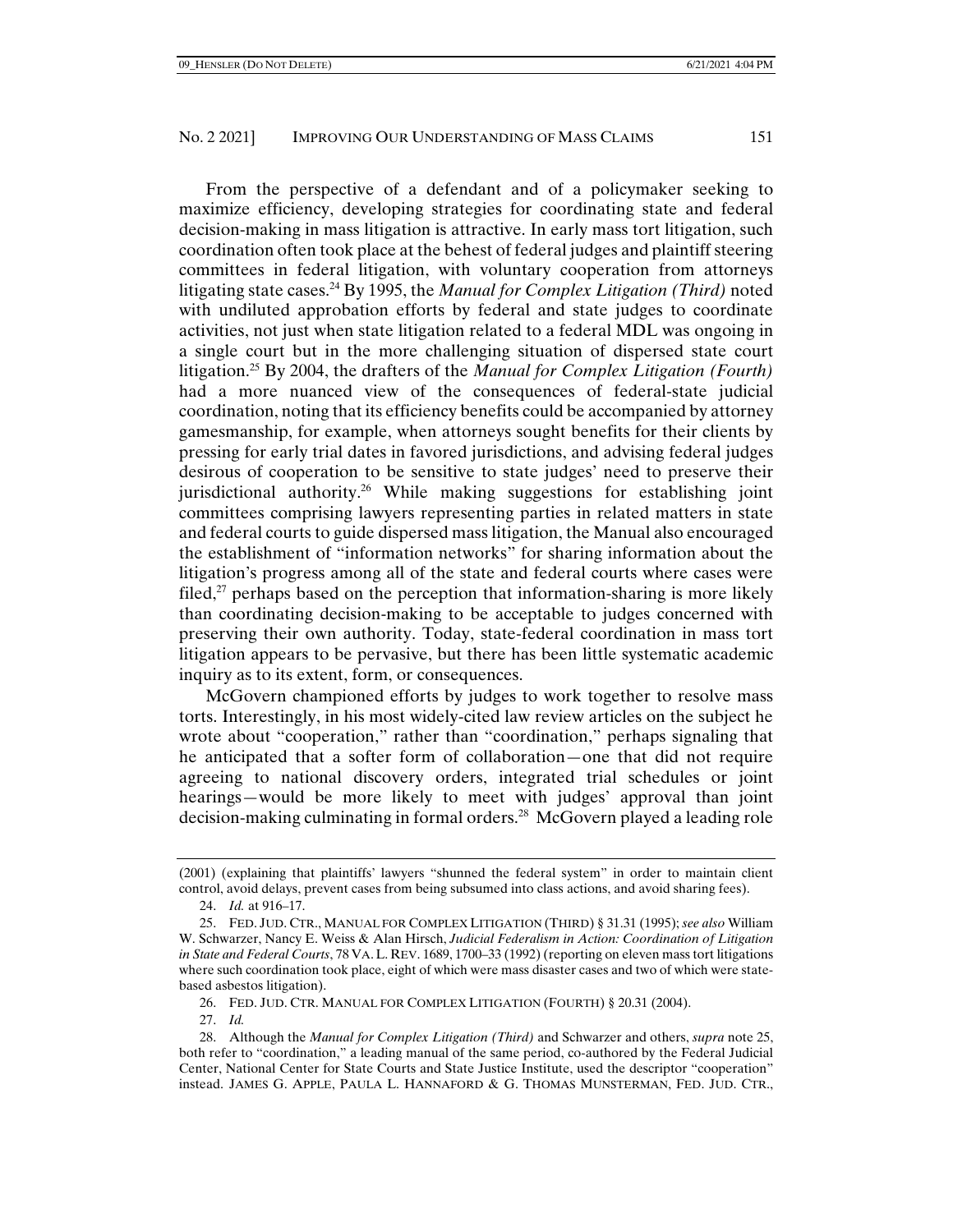in establishing the Special Committee of State Trial Court Judges on Asbestos Litigation in 1990, out of which grew the Mass Tort Litigation Committee (MTLC).<sup>29</sup> In *Rethinking Cooperation Among Judges in Mass Tort Litigation*,<sup>30</sup> he described, in some detail, judicial efforts at a national level during the 1990s to develop a comprehensive approach to then burgeoning asbestos litigation,  $31$ and contemporaneously more geographically limited Silicone Gel Breast Implant Litigation. Addressing asbestos litigation, McGovern focused less on casespecific examples of judicial coordination across jurisdictions—appointing joint committees to organize litigation, sharing discovery orders, presiding over joint trials—than on approaches to aggregating cases for large-scale resolution. By contrast, his discussion of judicial cooperation in the breast implant litigation addressed common areas of coordination—shared interrogatories and depositions, common evidentiary rulings—but focused on the challenges of resolving that litigation, in which state proceedings continued while the MDL transferee judge was working with plaintiff and defense lawyers to craft a "global settlement." To promote both pretrial coordination and global settlement of the breast implant litigation, McGovern had encouraged the establishment of a special committee of the MTLC, to which every state appointed a judicial representative. With McGovern as its adviser, the special committee met at

 29. In 1994, the Judicial Conference of the U.S. Courts, Mass Tort Litigation Committee of the Conference of Chief Justices, National Judicial College, Federal Judicial Center, National Center for State Courts, and the State Justice Institute (an independent entity funded by the federal government to support the state court system) co-sponsored a National Conference on Mass Tort Litigation to discuss state and federal court cooperation in mass tort litigation. *See* ALEXANDER AIKMAN*,* NAT'L CTR. FOR STATE CTS., MANAGING MASS TORT CASES: A RESOURCE BOOK FOR STATE TRIAL COURT JUDGES  $3-4$  (1994),

http://videosurvey.flcourts.org/gen\_public/cmplx\_lit/bin/reference/Mass%20Torts/KIS\_MaTortManMas sTortCa.pdf [https://perma.cc/TBZ9-S6HV]. Aikman described the Resource Book as a "model for statefederal court cooperation and coordination" and cited McGovern's leadership in establishing both the earlier asbestos litigation committee and the later mass tort litigation committee: "The judges who called for the first meeting of the asbestos litigation state trial judges had a vision of what was needed and what might be. Francis McGovern breathed life into that vision and helped to fashion its actualization."

30. 44 UCLA L. REV. 1851 (1997) [hereinafter McGovern, *Rethinking Cooperation*].

 31. For a discussion of the trajectory of asbestos litigation in the 1990s and the challenges it presented to the civil justice system, *see generally* STEPHEN CARROLL, DEBORAH HENSLER, ALLAN ABRAHAMSE, JENNIFER GROSS, MICHELLE WHITE, SCOTT ASHWOOD & ELIZABETH SLOSS, RAND INST. FOR CIV. JUST., ASBESTOS LITIGATION (2002). Ultimately the effort to devise a national strategy for resolving asbestos litigation failed when the U.S. Supreme Court vacated the class certification in Amchem Prods. v. Windsor*,* 521 U.S. 591 (1997).

MANUAL FOR COOPERATION BETWEEN STATE AND FEDERAL COURTS, 1 (1997),<br>https://cdm16501.contentdm.oclc.org/digital/collection/federal/id/16 [https://perma.cc/CP6F-SWB8]. https://cdm16501.contentdm.oclc.org/digital/collection/federal/id/16 According to that Manual, then Chief Justice Warren Burger endorsed the idea of state-federal judicial cooperation in a 1970 address to the American Bar Association and called for the establishment of joint state-federal judicial councils to implement it. Although viewed then as ground-breaking, by 1980, such state-federal councils were apparently well-established, and by 1987 the Judicial Conference of the U.S. Courts had established a state-federal jurisdiction committee. *Id.* at 1–3. Supporters of state-federal judicial cooperation endorsed its use in a variety of cases, criminal as well as civil. But coordinating federal and state court activities was perceived as particularly helpful—perhaps even essential—in mass tort litigation. *See* Schwarzer et al., *supra* note 25, at 1700–33 (describing state-federal coordination in eleven mass tort litigations).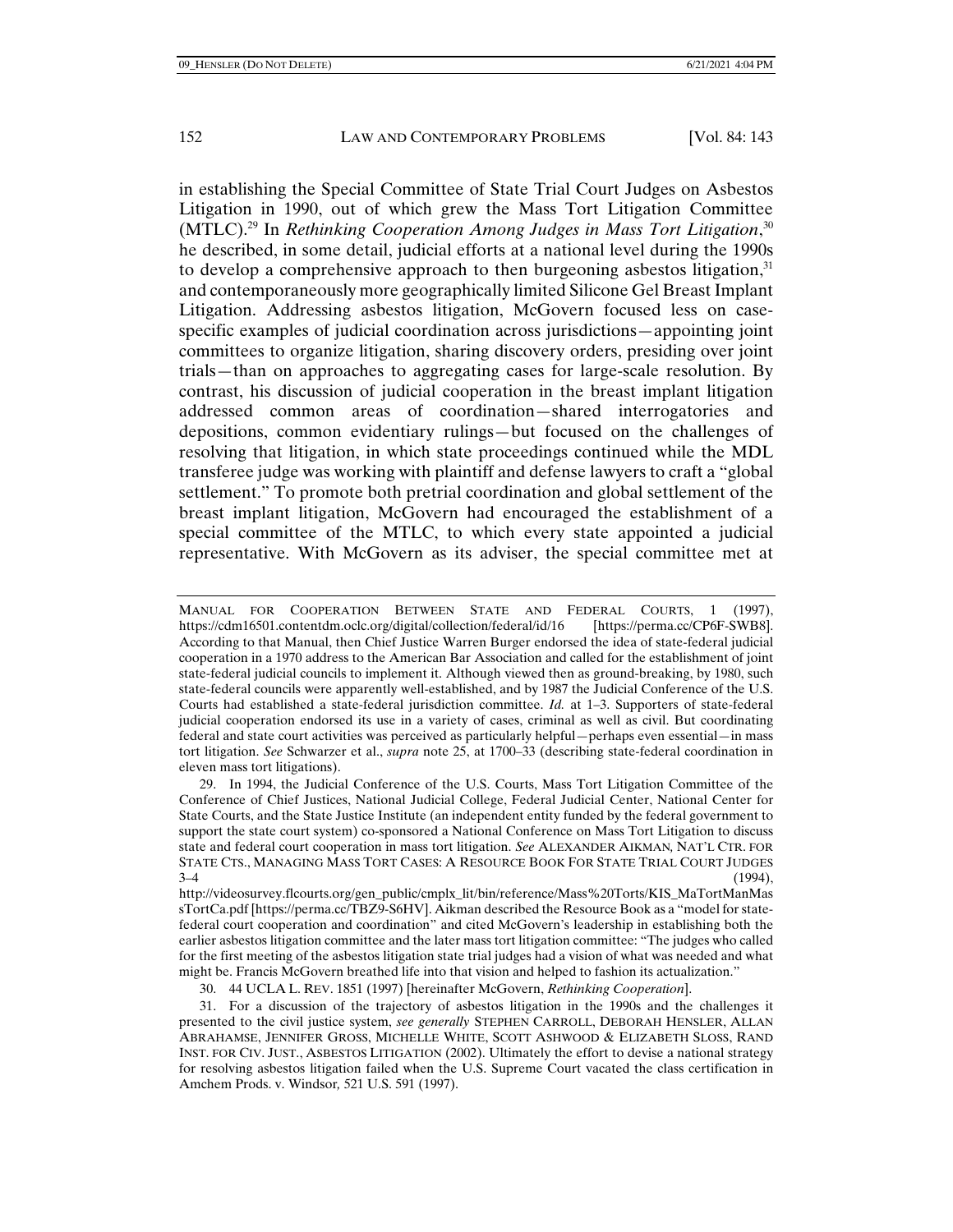regular intervals to share information on the progress of breast implant cases in different courts and ways to improve coordination, and importantly, to decide on actions that individual state court judges might take to facilitate—or at least not impede—the effort to reach a global settlement in the MDL court.<sup>32</sup>

McGovern did not see cooperation and coordination as unalloyed goods. *Rethinking Cooperation Among Judges in Mass Tort Litigation* identifies various normative concerns that judicial cooperation raises and notes that just as mass tort plaintiff and defense lawyers may use coordinated procedures to jockey for party advantage, judges may adopt or resist cooperative strategies to achieve what they view as optimal resolution of a mass litigation. Writing in 1997, McGovern warned that, rather than simply serving as neutral case managers, judges who adopted cooperative strategies might become "players" in mass tort litigation.33 Three years later, this had become the dominant theme of his analysis of the consequences of judicial cooperation, as reflected in the opening sentence of *Toward a Cooperative Strategy for Federal and State Judges in Mass Tort Litigation*: "Judges are now players in the mass tort game."34

McGovern's analysis of judges' roles in mass tort litigation connected with the arguments of his previous writing on mass torts. "Mature" mass torts provided opportunities for efficiency gains from consolidation that attracted the federal judges who were first called upon to manage mass claims. "Elasticity" created the potential for judicial management decisions to build the "superhighway" that could defeat judicial efforts to produce global resolutions of some mass torts.35 However, while his earlier writing (and special master practice) was generally optimistic about the prospects for managing mass tort litigation efficiently and fairly, by 2000, McGovern's view on the prospects for effective management had soured. Writing in the shadow of *Amchem*<sup>36</sup> and *Ortiz*,<sup>37</sup> it seemed less likely to him that judges and lawyers would be able to craft global settlements. Whereas "cooperation" in the form of information sharing still had the potential to reduce expense and time to disposition, coordination of the sort that McGovern had promoted in the breast implant litigation was stumbling over

- 33. McGovern, *Rethinking Cooperation*, *supra* note 30, at 1869.
- 34. 148 U. PA. L. REV. 1867, 1867 (2000) [hereinafter McGovern, *Toward a Cooperative Strategy*].

- 36. Amchem Products v. Windsor, 521 U.S. 591 (1997).
- 37. Ortiz v. Fibreboard Corp., 527 U.S. 815 (1999).

 <sup>32.</sup> At McGovern's invitation, I observed a meeting of the special breast implant MTLC committee at which the state court judges discussed delaying their trial schedules so as not to upset negotiations for a global settlement that were then underway in the MDL court. By the time of this discussion, state court juries had delivered outsized verdicts against breast implant manufacturers, and at least some of the judges at the meeting were concerned that additional high-dollar verdicts would present an obstacle to reaching a negotiated agreement that would offer plaintiffs considerably less. Ultimately, the proposed class action settlement failed when the number of putative class members was revealed to be much higher than both plaintiff and defense lawyers had contemplated.

 <sup>35.</sup> Among judges who were "more critical in the process leading to the outcome of mass torts than their lawyers or their clients," McGovern named federal district court judges Carl Rubin, Jack Weinstein, Robert Parker and Tom Lambros. McGovern argued that the prominence of these judicial case managers characterized the contemporary era of mass torts, and contrasted with the prominence of judges in previous eras, who were celebrated for their opinion writing. *Id.* at 1868–70.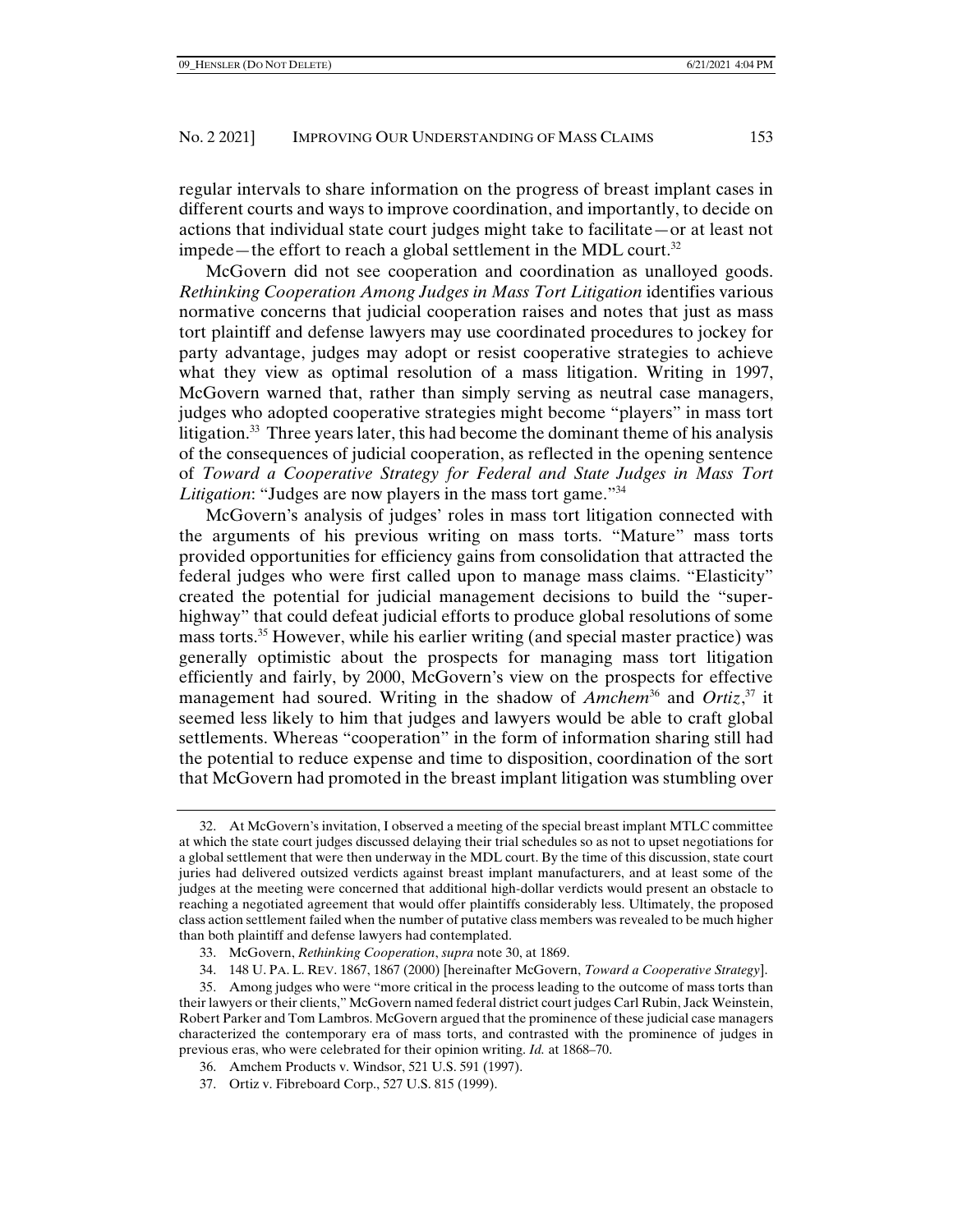judges' (and parties') desires to pursue their own paths in their own jurisdictions. Efforts at the national level to promote cooperation of both sorts had foundered; the MTLC no longer existed.<sup>38</sup> Reaching for other solutions, McGovern outlined a set of managerial strategies that combined different modes of aggregation (for example, class actions and MDLs) and encouraged, or at least did not attempt to preclude, parallel actions in multiple state courts. Notwithstanding the title of the 2000 article, in this approach to managing and resolving mass torts, cooperation was no longer prioritized.<sup>39</sup> Instead, by facilitating the creation of a "marketplace" of outcomes, including state trial court verdicts, judges (and special masters) could create an environment that would encourage effective negotiation among parties. The revised approach to mass tort litigation would take into account defendants' desire for pre-trial decisions to help them assess their liability risk rather than pursue early aggregation and risk a flood of claims; it would also attempt to thread the needle between the conflicting interests of plaintiff firms with different business models.

Although *Toward A Cooperative Strategy for Federal and State Judges in Mass Tort Litigation* did not foresee the centrality of MDLs to today's mass tort litigation, twenty years onward McGovern's analysis seems remarkably prescient in its prediction that judges and practitioners would come to embrace multiple diverse approaches to managing and resolving mass torts, including parallel litigation in state and federal courts, *Daubert* hearings, bellwether trials and occasional class certification. Hardly a surprise, for McGovern proceeded to implement these ideas as a judicial adviser in two more decades of mass torts, culminating with his role as special master in the opioid litigation, which has seen the deployment in state and federal courts of virtually every approach to resolving mass torts that he proposed.

After 2000, McGovern's mass tort scholarship ceased to foreground judicial coordination, but it was always there as background. In *A Model Mass Tort: the PPA Experience*, 40 writing with federal MDL transferee Judge Barbara Rothstein, he described her coordination of *Daubert* hearings with eleven judges from seven states as an example of successful case management—indeed, a "model" for other judges to follow. And notwithstanding McGovern's seeming dismay in 1997 about the prospects for federal-state court coordination of mass tort litigation, available evidence suggests that coordination between federal MDL transferee judges and state court judges is relatively common.<sup>41</sup> But despite

 <sup>38.</sup> McGovern, *Toward A Cooperative Strategy*, *supra* note 34, at 1878–82.

 <sup>39.</sup> *Id.* 

 <sup>40.</sup> Barbara Rothstein, Francis McGovern & Sarah Dion, *A Model Mass Tort: The PPA Experience*, 54 DRAKE L. REV. 621, 632–34 (2006).

 <sup>41.</sup> A 2011 survey of MDL transferee judges by the Federal Judicial Center found that among MDL judges who were aware of parallel state court proceedings, sixty percent engaged in at least some collaboration, including coordinating schedules for pretrial hearings of various sorts; a sizeable minority jointly appointed lead counsel or special masters or conducted joint mediation and settlement conferences. *See* EMERY LEE, FED. JUD. CTR., SURVEY OF TRANSFEREE JUDGES IN MDL PROCEEDINGS REGARDING COORDINATION WITH PARALLEL STATE COURT PROCEEDINGS, 1–2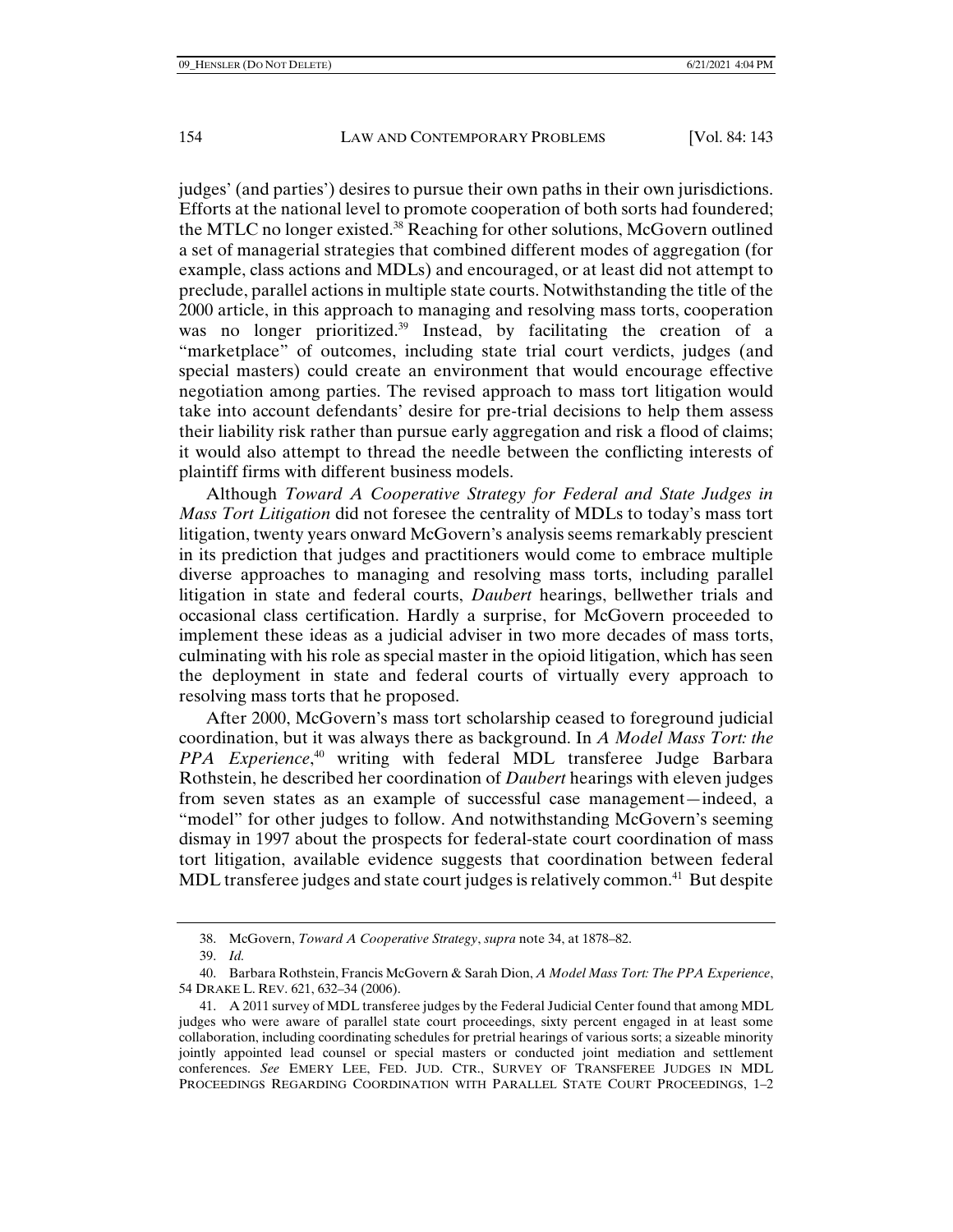the burgeoning of academic interest in multi-district litigation, coordination has not attracted the same sort of attention that judicial settlement practices have drawn.42 We know the types of coordination that the *Manual for Complex Litigation* seemingly approves; we can infer from the available evidence that coordination takes place in a significant fraction of mass tort cases, but we do not know what distinguishes cases with parallel state and federal litigation in which coordination does and does not take place and more importantly, we have no systematic information about the consequences of coordination for plaintiffs and defendants.<sup>43</sup>

https://www.fjc.gov/sites/default/files/2017/Federal\_State\_Cooperation\_Survey\_2016\_Cantone.pdf [https://perma.cc/9X2J-YW2N]. Another report published during the same period describes coordination of discovery in related federal and state court cases in New York. ROBERT GIUFFRA, JR. ET AL., N.Y. STATE-FED. JUD. CONF., REPORT ON THE COORDINATION OF DISCOVERY BETWEEN NEW YORK FEDERAL AND STATE COURTS (2016), https://nysfjc.ca2.uscourts.gov/reports/2016/NY%20State%20Federal%20Judicial%20Council%20Report%20on %20Discovery%20Coordination.pdf [https://perma.cc/YW9M-88K9]. *See also* David Ichel, *A New Guard at the Courthouse Door: Corporate Personal Jurisdiction in Complex Litigation After the Supreme Court's Decision Quartet*, 71 RUTGERS U. L. REV. 1, 51 (2018) ("When similar such cases remain in both state and federal courts, there has also now been at least two decades of experience with ad hoc coordination of such cases, with the state and federal judges agreeing to coordinate discovery and motion schedules, hear nearly identical motions in each other's courtrooms together and work together to organize bellwether trials and other efforts toward a settlement of all or as many of the cases as possible.").

 42. An exception is Abbe Gluck's 2017 article, *Unorthodox Civil Procedure: Modern Multidistrict Litigation's Place in the Textbook Understandings of Procedure*, 165 U. PA. L. REV. 1669. Gluck interviewed fifteen federal district court judges and five state court judges about their experience managing mass tort litigation.

 43. Gluck's federal judge interviewees described the different approaches they use to coordinate with state judge counterparts in parallel litigation, all of which are familiar to readers of the *Manual for Complex Litigation (Fourth)* and the various FJC publications on judicial cooperation. *See id.* at 1703. From Gluck's description of the judges' responses, coordination did not seem to raise procedural concerns. But both federal and state court judges worried about the ways in which federal MDLs may ignore or minimize substantive state law differences that have clear consequences for parties. And some federal judges were uncomfortable with what they viewed as uncertainty about the scope of their authority with regard to state-law based cases. *Id.* at 1704–06. Gluck's focus on federalism may have encouraged her respondents to focus on such conflict of law issues. Earlier, McGovern interviewed ninety mass tort practitioners about their attitudes towards the MDL process. He found diverse reactions both to the approach of the JPML to deciding whether to centralize cases and if so, which judges they should assign them to and to the consequences of the MDL process for plaintiff lawyers who prefer to practice in state courts. The latter's strongly negative views were associated with their loss of control over their clients' cases and the reduction in their fees, when MDL transferor judges' orders force these lawyers to contribute to plaintiff steering committee costs. *See* John Heyburn & Francis McGovern, *Evaluating and Improving the MDL Process*, 38 LITIGATION, Spring 2012, at 26, 30.

<sup>(2011),</sup> https://www.fjc.gov/sites/default/files/2012/LeeMDLFedSt.pdf [https://perma.cc/R68A-WBDS]. In 2013, the Federal Judicial Center published a "pocket guide" for judges on coordinating federal-state litigation. FED. JUD. CTR., COORDINATING MULTIJURISDICTION LITIGATION: A POCKET GUIDE FOR JUDGES (2013), https://www.fjc.gov/sites/default/files/2014/Coordinating-Multijurisdiction-Litigation-FJC-2013.pdf [https://perma.cc/KW43-LR29]. A report on a 2016 survey of federal district court judges conducted for the Federal Judicial Conference identified areas in which federal judges have collaborated with state judges; one-third of the respondents said that judges in their district were currently "coordinating joint proceedings in related cases" or had done so in the past. JASON CANTONE, FED. JUD. CTR., REPORT ON FEDERAL-STATE COURT COOPERATION: A SURVEY OF FEDERAL DISTRICT COURT JUDGES  $\qquad \qquad 3 \qquad \qquad (2016),$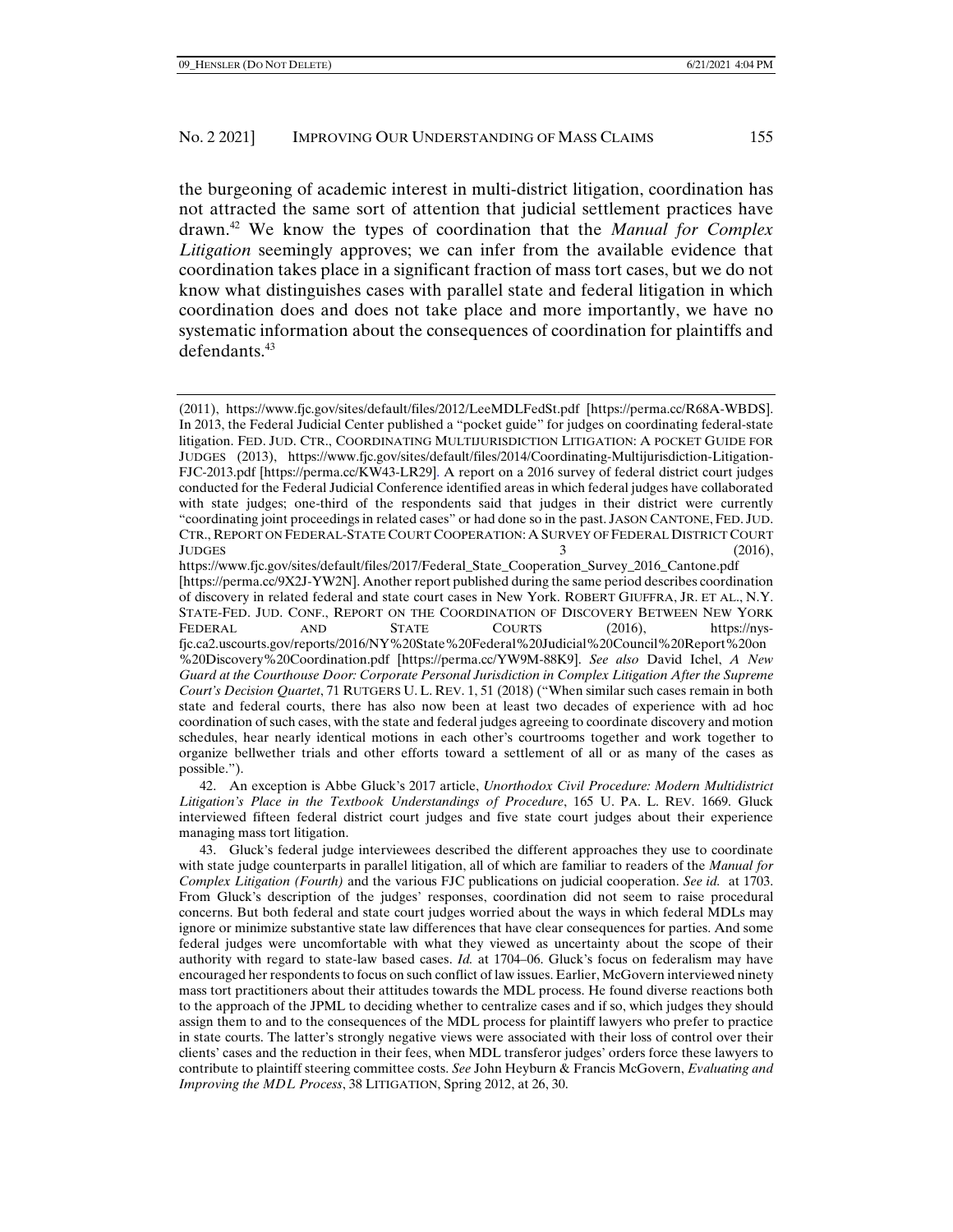Collecting information about the frequency, pattern, and outcomes of different types of federal-state judicial coordination in mass tort litigation would require combining coding of docket information and interviewing judges, judicial adjuncts, and counsel for plaintiffs, defendants, and perhaps other participants in the litigation. Such a study could start with the same sample of product liability mass torts selected for the research proposed in Part II, or a separately drawn sample of multi-districted litigation. To produce reliable data, a sufficiently large and randomly selected sample would be necessary. Answering the threshold question of whether there was parallel litigation in these litigations might require supplementing the MDL docket information with other online research, as an absence of references to state litigation in the federal docket could be an indicator of a lack of coordination rather than a lack of state court litigation. MDL dockets, however, should be reliable sources of information about coordination, if it occurred. Coding MDL judicial orders and related documents would produce information about the frequency of different types of coordination. Statistical analyses would investigate whether the frequency and types of coordination are correlated with key case characteristics, such as the scope of the litigation, nature of claims, party characteristics, and presence of judicial adjuncts. To explore the "repeat player" phenomenon that has been the subject of much of the recent academic discourse on multidistrict litigation, the identities of judges, special masters, mediators, and lead counsel would also be coded. By coding information about time to disposition, this phase of research could also provide a basis for testing assertions that, other things equal, coordination expedites resolution of mass torts involving parallel federal and state litigation and might suggest what types of coordination are most likely to speed resolution.

To investigate the consequences of different types of coordination beyond time to disposition would require interviewing both state and federal judges, special masters, mediators and other judicial advisers, defense counsel, and plaintiff lawyers with varying approaches to litigating mass torts. Rather than asking about attitudes and experiences regarding coordination generally, these interviews should inquire about the consequences of the specific activities identified by the coding process and should invite respondents to discuss a range of possible consequences including the substantive law that was applied to the cases, the degree of judicial supervision of any mass settlements that took place, and the influence of "repeat players" on outcomes for parties. The ultimate goal of the interviews would be to develop a better understanding of who benefits, and how much, from coordination. By learning what judges and practitioners think is the answer to this question, we might also develop a better understanding of why judges do or do not adopt different coordination strategies and why different practitioners support or oppose these strategies.<sup>44</sup>

 <sup>44.</sup> My discussion of coordination is wholly pragmatic, mirroring the general treatment of the subject in civil procedure scholarship. For an interesting theoretical analysis of judges' incentives to coordinate activities in a different arena, see generally Bert Huang, *Coordinating Injunctions*, 98 TEX. L. REV. 1331 (2020) (presenting a game theoretic perspective on the issuing of national injunctions by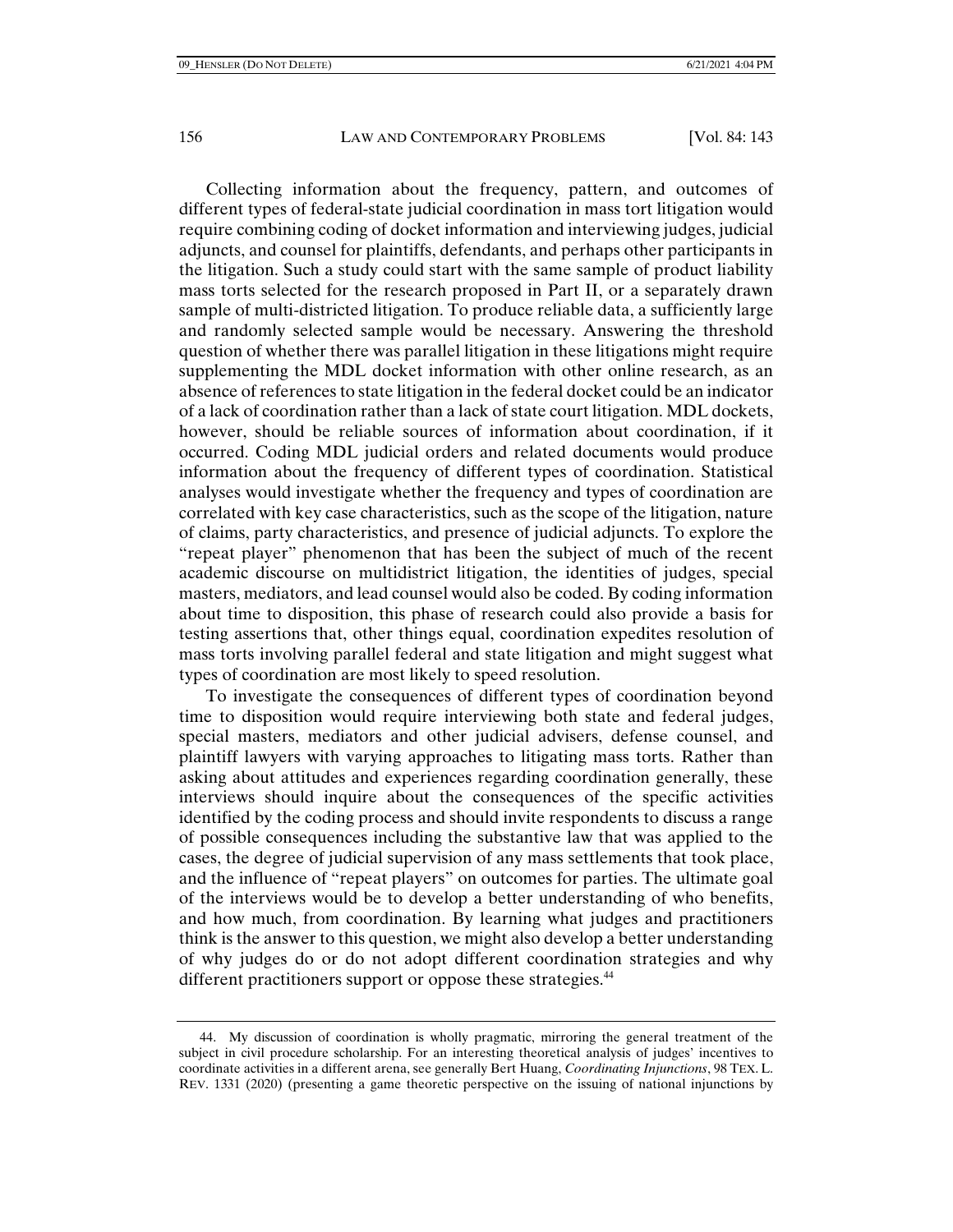#### IV

# DESIGNING CLAIMS RESOLUTION FACILITIES

A third strand of McGovern's scholarship and practice addressed the allocation of compensation after dispute resolution. This aspect of his practice ranged beyond conventional mass tort litigation between personal injury victims and corporate defendants to include tort claims resolution in bankruptcy courts, $4<sup>5</sup>$ mass claims against financial institutions,<sup>46</sup> and in at least one instance, an international dispute involving state actors.<sup>47</sup> As always, this scholarship built on McGovern's practice, but in this instance it extended beyond his own professional experience, as he sought to connect the design of administrative compensation systems to the design of post-litigation distribution of settlement funds. $48$  And, to a greater extent than McGovern's scholarship on managing mass torts, this scholarship connected practical observations on claims resolution strategies to basic social science research, particularly the work of procedural and distributive justice scholars. Reflecting McGovern's practice, the scholarship encompasses both discourse on macro-system design with reports of implementation success and failure, highlighting the nitty gritty of delivering dollars to claimants.<sup>49</sup>

Over the course of the decade in which McGovern's scholarship focused on claims resolution facility design, he identified a variety of features for system designers to take into account. These included the size of the group to whom compensation will be offered, the amount of money available, the identity of the facility designer, the rules for determining the amounts of individual compensation and what he variously referred to as the "metaphor," "paradigm" or "narrative" that justifies the compensation scheme, which he argued should

multiple federal district courts during the Trump era). Collecting systematic information on coordination in parallel federal and state mass tort litigation along the lines that I propose might provide the basis for a theory-based analysis of judicial decision-making in this arena.

 <sup>45.</sup> Francis McGovern, *The Evolution of Asbestos Bankruptcy Trust Distribution Plans,* 62 N.Y.U. ANN. SURV. AMN. L., 163 (2006) [hereinafter McGovern, *The Evolution of Asbestos Bankruptcy Trust Distribution Plans*].

 <sup>46.</sup> Francis McGovern, *Second Generation Dispute System Design Issues in Managing Settlements*, 24 OHIO ST. J. DISP. RES. 1 (2008) [hereinafter McGovern, *Second Generation Dispute System Design Issues*]; Francis McGovern*, Distribution of Funds in Class Actions – Claims Administration*, 35 J. CORP. L. 1 (2009).

 <sup>47.</sup> Francis McGovern, *Dispute Systems Design: The United Nations Compensation Commission,* 14 HARV. NEGOT. L. REV. 171 (2009). The UNCC was established in 1991 under the aegis of the U.N. to resolve claims for compensation for losses associated with Iraq's 1990 invasion of Kuwait. It paid the last claims in 2005. *Id.* at 172.

 <sup>48.</sup> *See generally* Francis McGovern, *The What and Why of Claims Resolution Facilities*, 57 STAN. L. REV. 1361 (2005) [hereinafter McGoverrn, *The What and Why of Claims Resolution Facilities*] (exploring claims resolution facilities as alternatives to litigation); James K. Sebenius, Ehud Eiran, Kenneth R. Feinberg, Michael Cernea & Francis McGovern, *Compensation Systems and Dispute Resolution Mechanisms: Beyond the Obvious*, 21 NEGOTIATION J. 231 (2005) (reporting on a panel discussion that included McGovern and convened to draw lessons from a wide variety of dispute resolution system designs to the Palestinian-Israeli conflict).

<sup>49</sup>*. See generally* McGovern, *The What and Why of Claims Resolution Facilities*, supra note 48*.*  McGovern's work on claims resolution facilities is a good example of this point, exploring in detail the numerous variables, strategies, assets, and defects associated with such facilities.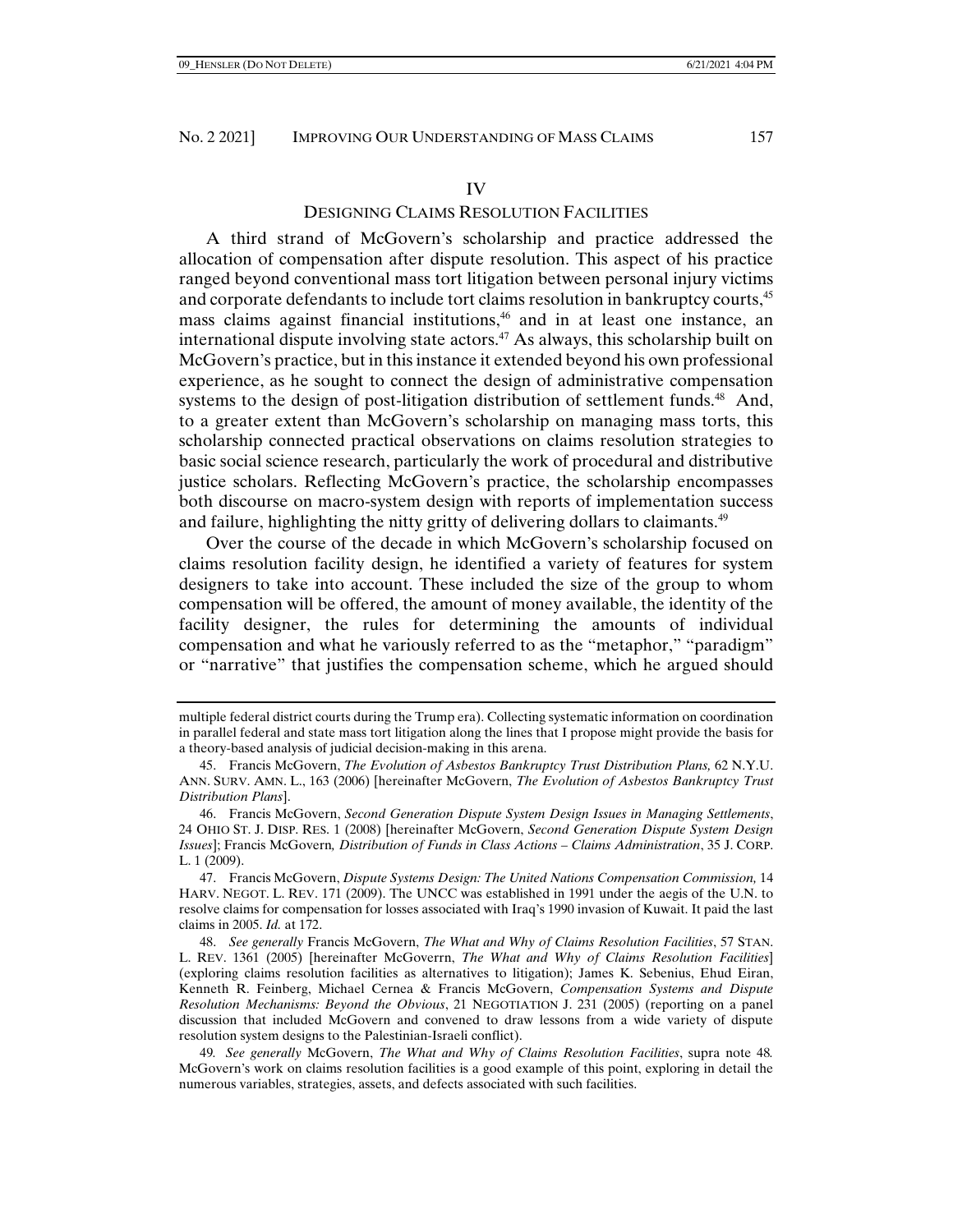shape the rules for determining compensation amounts.<sup>50</sup> He also identified different metrics for measuring claims resolution outcomes associated with these features, including efficiency (measured by administrative expense and time to claim resolution) and horizontal and vertical equity of compensation amounts.<sup>51</sup> He also noted the practical challenge in facility design and implementation of creating systems that are not so complex as to impede legitimate claimants but not so lax as to permit fraudulent claims.<sup>52</sup>

McGovern's analyses and recommendations regarding claims facilities reflected both his experience—what "worked" and did not work—and his intuitions about claimants' responses to different system designs. But rarely did it include systematic investigation of the links between design features and objective outcomes such as cost and time to resolution; nor did it include inquiry as to what *claimants* value about claims resolution procedures. The lack of information from claimants reflects a general hole in research on mass civil litigation; although socio-legal researchers have conducted surveys of plaintiffs and defendants with ordinary civil lawsuits, there have been few efforts to collect information about attitudes and perceptions of claimants or defendants in largescale litigation.<sup>53</sup>

Researchers interested in conducting systematic research on the consequences of claims resolution facility design and implementation have encountered two challenges: 1) information on the outcomes delivered by these facilities is generally shrouded in secrecy, and 2) without information identifying

 <sup>50.</sup> Sebenius et al., *supra* note 48, at 243 (reporting McGovern's recommendations on the design of a program for Palestinian-Israeli reconciliation, drawing upon his mass tort experience). McGovern used these terms to refer to the justification for the program, which might be intended for disaster relief, war reparations, social welfare, tort compensation or resolution of contract disputes. Like Kenneth Feinberg, who also participated in this panel discussion, he emphasized the importance of perceived system legitimacy. *See id.*, at 237–38 (showing Feinberg's comments). *See also* McGovern, *The What and Why of Claims Resolution Facilities*, *supra* note 48, at 1365–66.

 <sup>51.</sup> McGovern, *The What and Why of Claims Resolution Facilities*, *supra* note 48, at 1379–80. As McGovern noted, even when stakeholders agree on whether a facility should prioritize horizontal or vertical equity, they may disagree on how to operationalize the chosen norm. *See* McGovern, *The Evolution of Asbestos Bankruptcy Trust Distribution Plans*, *supra* note 45, at 165–66.

 <sup>52.</sup> *See generally* McGovern, *Second Generation Dispute System Design Issues*, *supra* note 46 (discussing two instances where McGovern was called in by judges to rectify problems in initial facility designs).

 <sup>53.</sup> Hadfield's survey of victims of the 9/11 attacks is somewhat of an exception to this assertion. Her research, however, focused victims' perceptions of the choice between submitting claims to the VCF and pursuing individual litigation, rather than on experiences seeking compensation from the fund. *See generally* Gillian Hadfield, *Framing the Choice Between Cash and the Courthouse: Experiences With the 9/11 Victim Compensation Fund*, 42 LAW & SOC'Y REV. 645 (2008). As Hadfield notes, the extensive socio-legal scholarship on claiming has focused primarily on potential claimants' understanding of whether they have justiciable claims and their decision to pursue (or not) such claims in the court system, not on their experiences seeking compensation within the system. *Id.* at 647. More recently, Donna Shestowsky has conducted longitudinal research surveying litigants' preferences, choices and evaluations of different dispute resolution procedures. Her research focuses on individual litigation and comparisons of negotiation, mediation, arbitration and trial. *See generally* Donna Shestowsky, *Great Expectations? Comparing Litigants' Attitudes Before and After Using Legal Procedures*, 44 LAW & HUM. BEHAV. 179 (2020).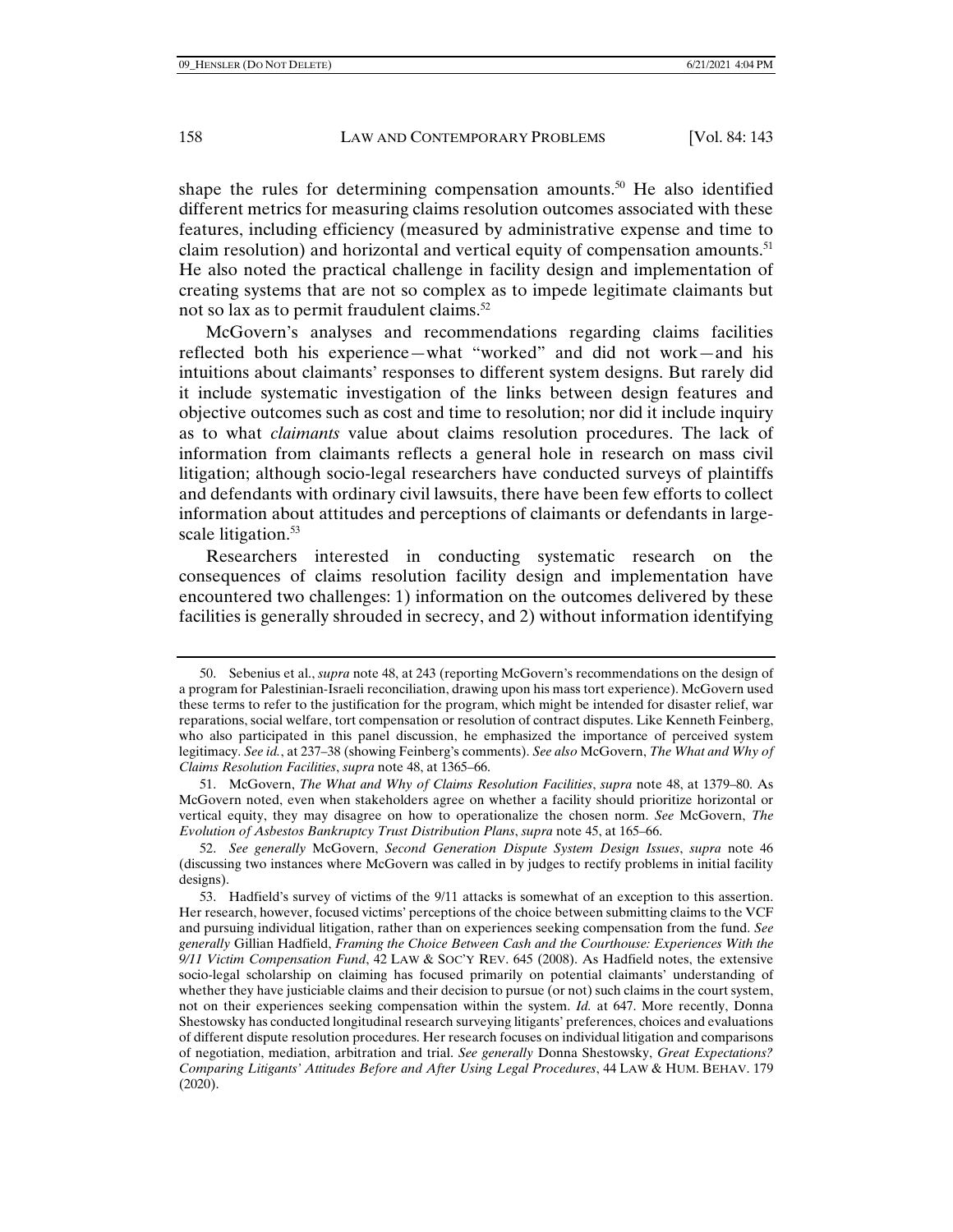mass tort litigants, it is impossible to select a representative sample to survey. Information about the amounts of money distributed by claims resolution facilities, the distribution of compensation amounts (for example, mean, medians, and quartiles), median and mean time to distribution, and administrative expenses should be publicly available for class action settlements, for which courts retain jurisdiction until the litigation is formally terminated. Parties have generally resisted making such data available, citing the necessity to protect claimant confidentiality, but it is possible to design procedures for retrieving and reporting the relevant aggregate data without compromising confidentiality. Given the many design decisions that must be made in order to establish a claims resolution facility and likelihood—as reflected in McGovern's scholarship—that these decisions affect outcomes, the fact that to date these data have not been open to scrutiny should give us pause. Proposals to incorporate a provision in federal Rule 23 that would require access to these data for legitimate research purposes have not succeeded, but in 2018, the federal court for Northern District of California adopted a local rule that requires "post-distribution accounting," including information on

[t]he total settlement fund, the total number of class members, the total number of class members to whom notice was sent and not returned as undeliverable, the number and percentage of claim forms submitted, the number and percentage of opt-outs, the number and percentage of objections, the average and median recovery per claimant, the largest and smallest amounts paid to class members, the method(s) of notice and the method(s) of payment to class members, the number and value of checks not cashed, the amounts distributed to each cy pres recipient, the administrative costs, the attorneys' fees and costs, the attorneys' fees in terms of percentage of the settlement fund, and the multiplier, if any.<sup>54</sup>

Moreover, the Northern District of California requires that counsel proposing settlements provide similar information about distribution "for at least one of their comparable class action settlements."55 Adopting similar protocols for class action settlement approval in other district courts would provide a rich database for analysis of the relationships among design features of claims resolution facilities and key objective outcomes.

An important weakness of this proposal as an approach to providing objective information for systematic analysis of mass tort claims is, of course, that most mass tort litigation is not resolved in the form of class actions, and judges presiding over non-class litigation arguably do not have the authority to order the sort of information disclosure incorporated in the Northern District of California's procedural guidance. Some judges might nonetheless use their discretionary powers under Rule 1 in the interest of promoting transparency; going forward, if Rule 23 were to be amended to include provisions for multidistrict litigation as is currently under consideration, judges would arguably gain

 <sup>54.</sup> *Procedural Guidance for Class Actions Settlements*, U.S. DIST. CT. N. DIST. OF CALIF. (Dec. 5, 2018), https://www.cand.uscourts.gov/forms/procedural-guidance-for-class-action-settlements/ [https://perma.cc/4X2A-YS5J]. It is unclear whether any researchers have availed themselves of these data to date.

 <sup>55.</sup> *Id.*